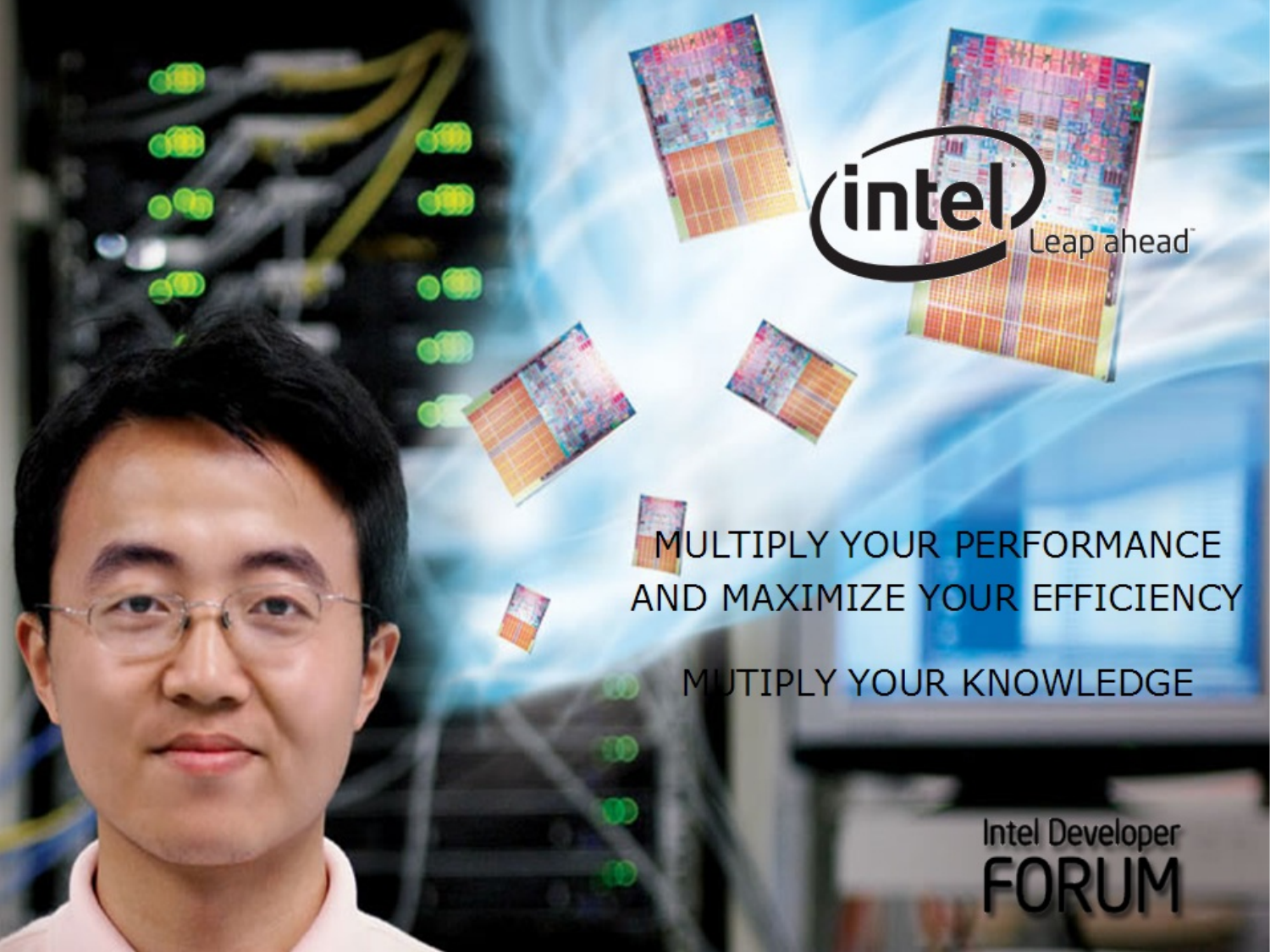



#### **OpenSolaris TM Virtualization**

Greg Lavender and David Edmondson Sun Microsystems, Inc.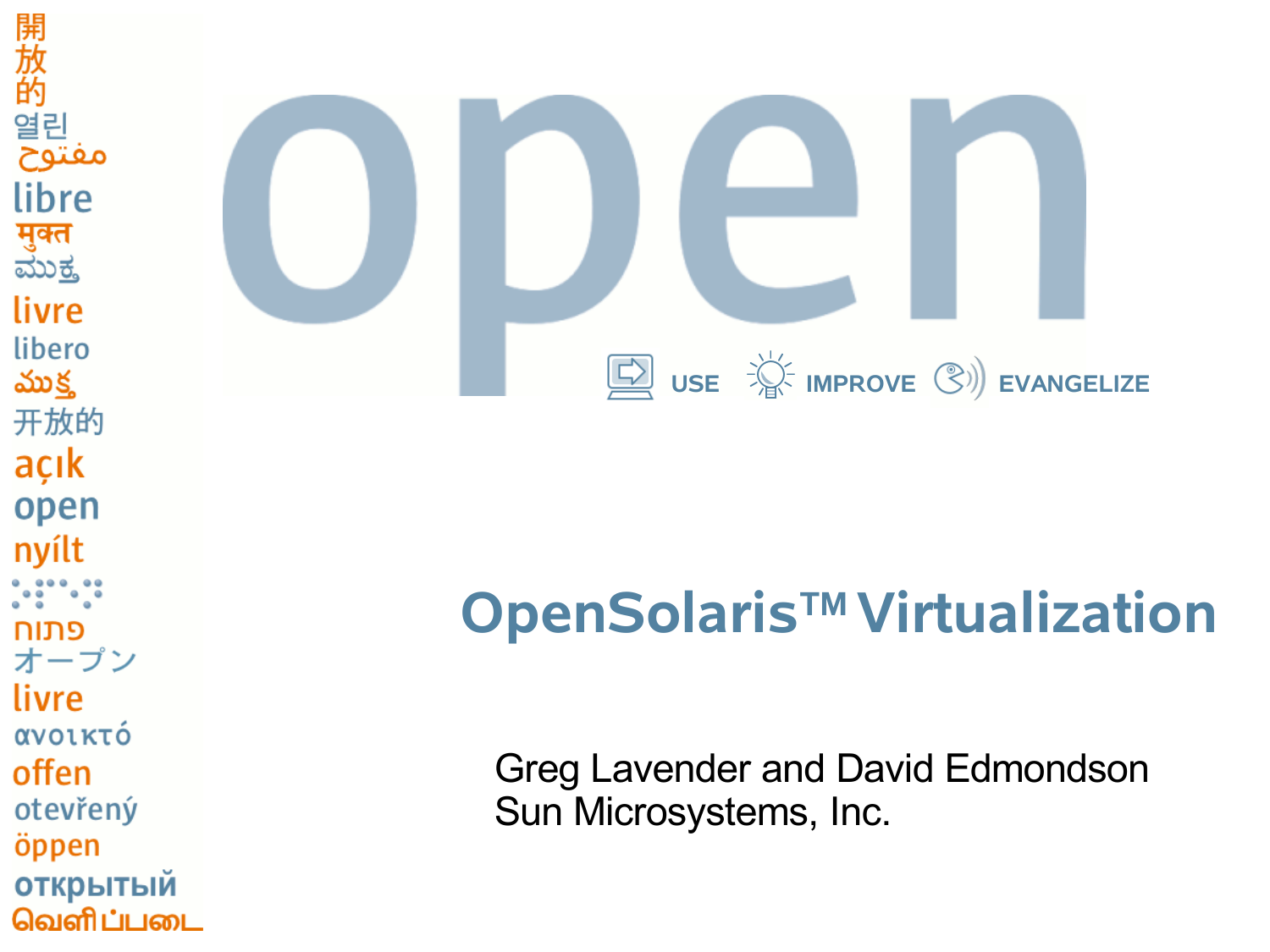

# **Talk Outline**

- Motivation
- Key technology enablers
- Virtualization
- System-level virtualization
	- Processor virtualization
	- Storage virtualization
	- Network virtualization
- System-level config and management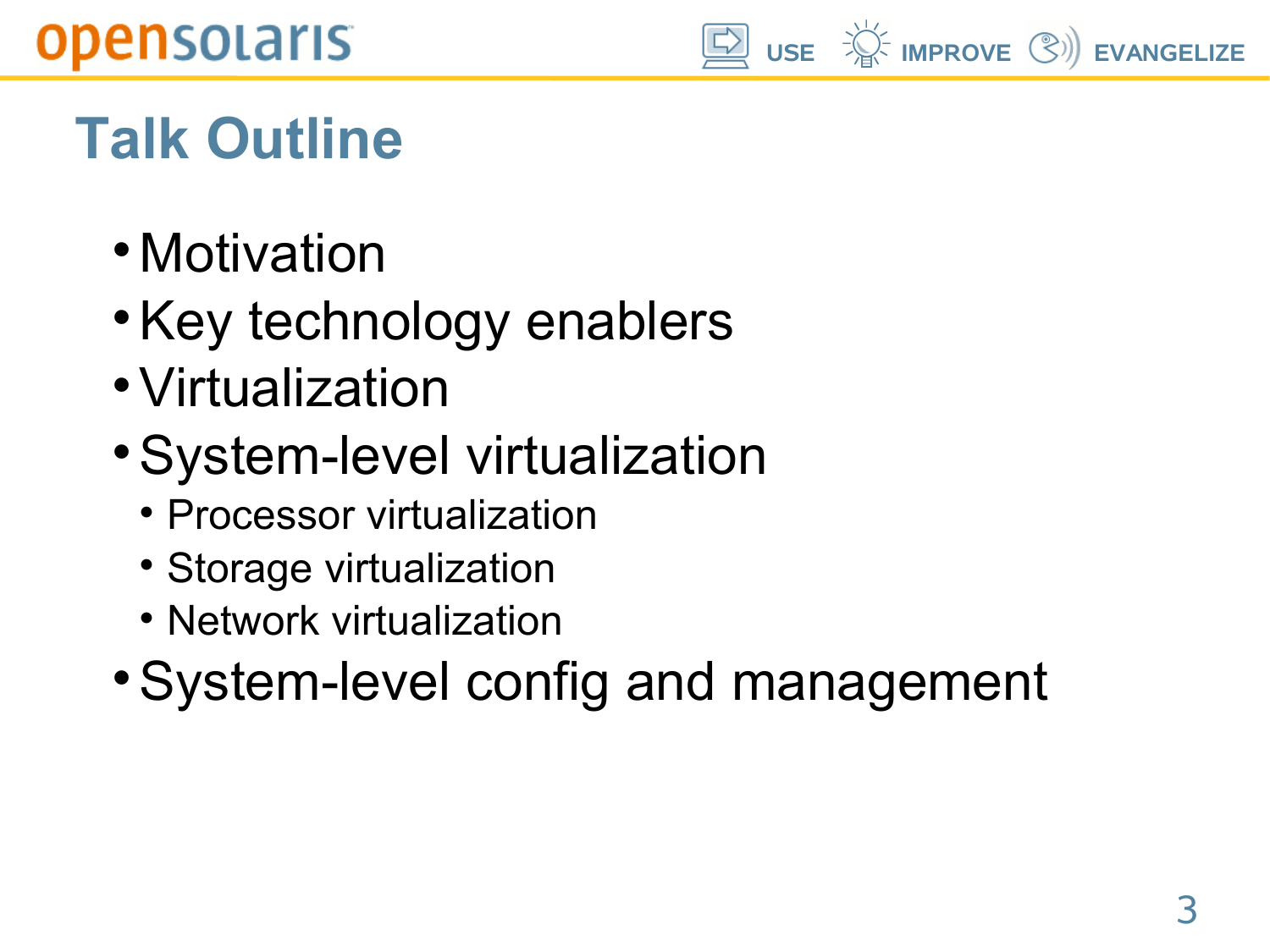

#### **It would be nice if….**

- You had access to all of your files, email, music, photos, videos, and application services…
	- using any suitable device: PDA/Phone, tablet PC, laptop, desktop, Internet café computer, friend's computer, etc.,
	- without having to always sync everything
	- with no concern for computing capacity
	- with practically unlimited persistent storage
	- that is encrypted and always available securely
	- from any network location
	- with adequate bandwidth and performance
	- that is automatically replicated when needed
- Nobody provides the infrastructure...yet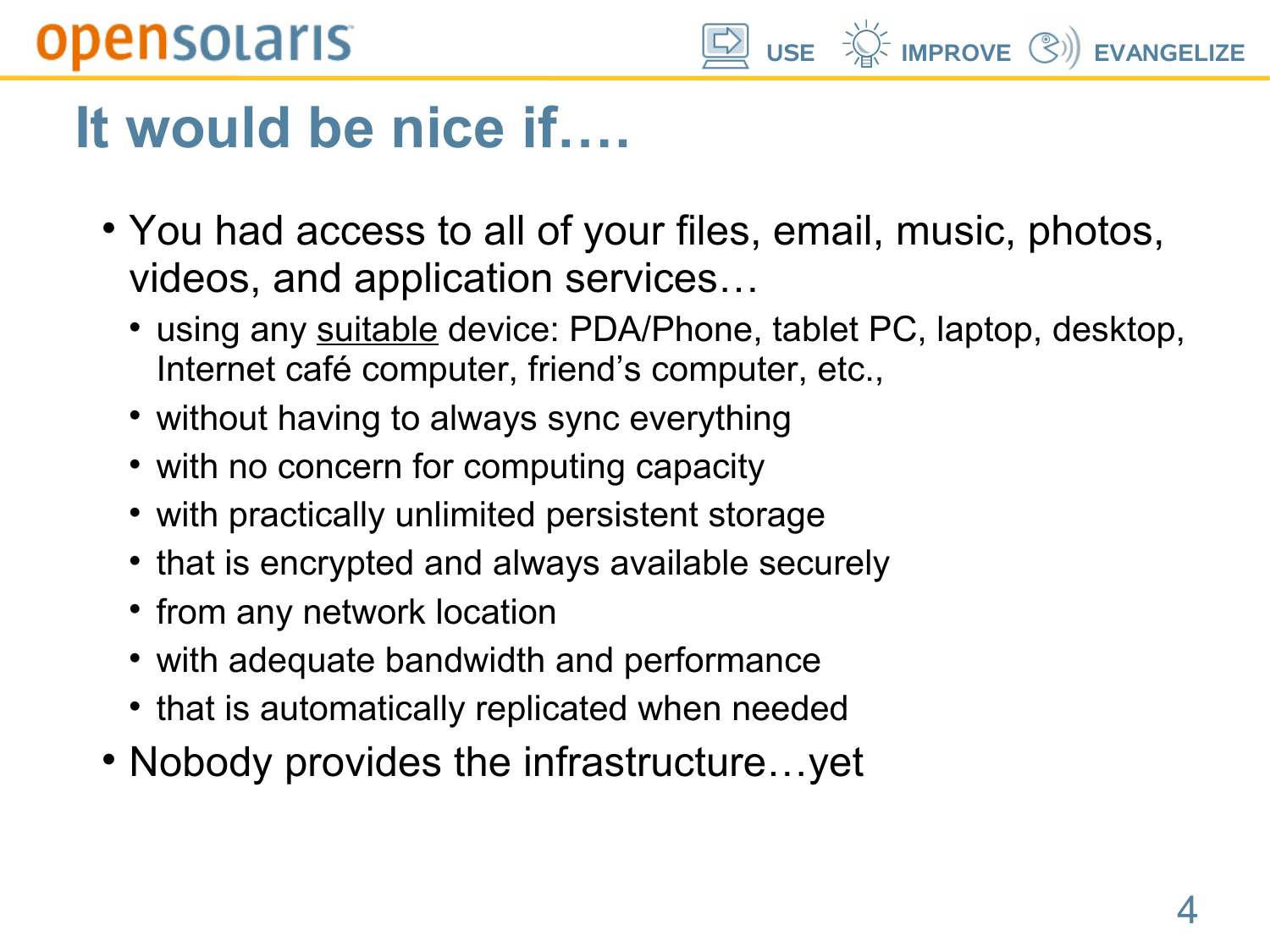

# **Key Technology Enablers**

- Throughput computing & large fast memories
	- multi-core processors with Intel® Virtualization Technology
	- per core caches, lots of RAM, fast SSD
- Storage density and access speed
	- high capacity, high speed, low cost per disk for SAN/NAS
	- multi-path I/O throughput using PCI Express<sup>\*</sup> and SAS/SATA-II
- Network bandwidth
	- Multi-port PCI Express<sup>\*</sup> 1-to-10 Gigabit Ethernet with jumbo frames & 802.3ad link aggregation
	- multi-flow bandwidth & QoS management
- OS processor, storage and network stack virtualization software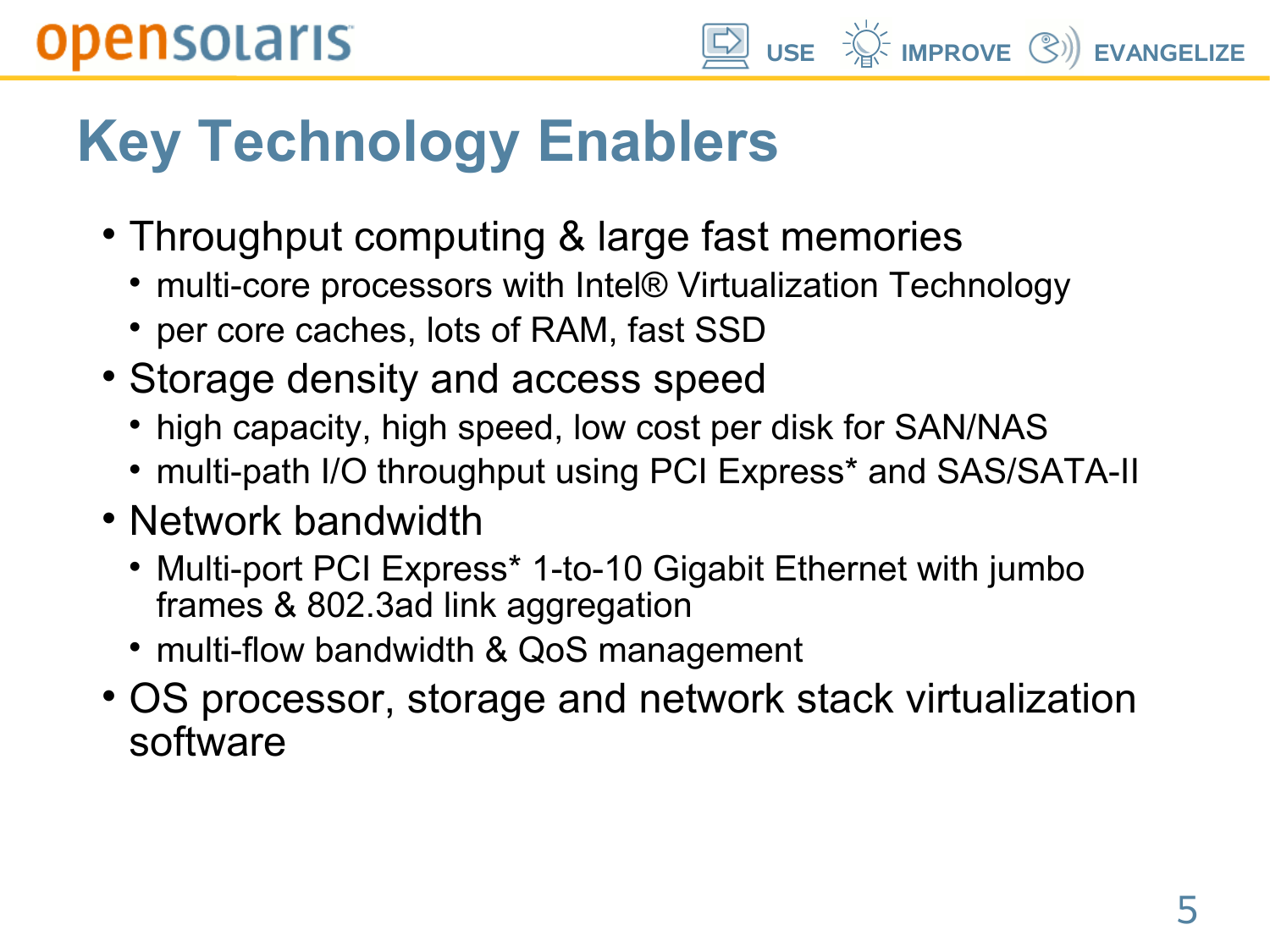

#### **The First Step - Virtualization**

- Free applications and their live state from specific physical machine resources
	- machine resource virtualization
	- live virtual machine migration
- Free files from physical disks and locations
	- storage virtualization, file system snapshots, on-demand replication over the LAN/WAN
- Free communication from bandwidth contention
	- enable more throughput via higher data rate LANs (10GigE)
	- network virtualization, QoS and bandwidth management
	- broadband wireless (e.g., WiMAX/MIMO/OFDMA)
		- enable higher data rate/throughput for last-mile WMAN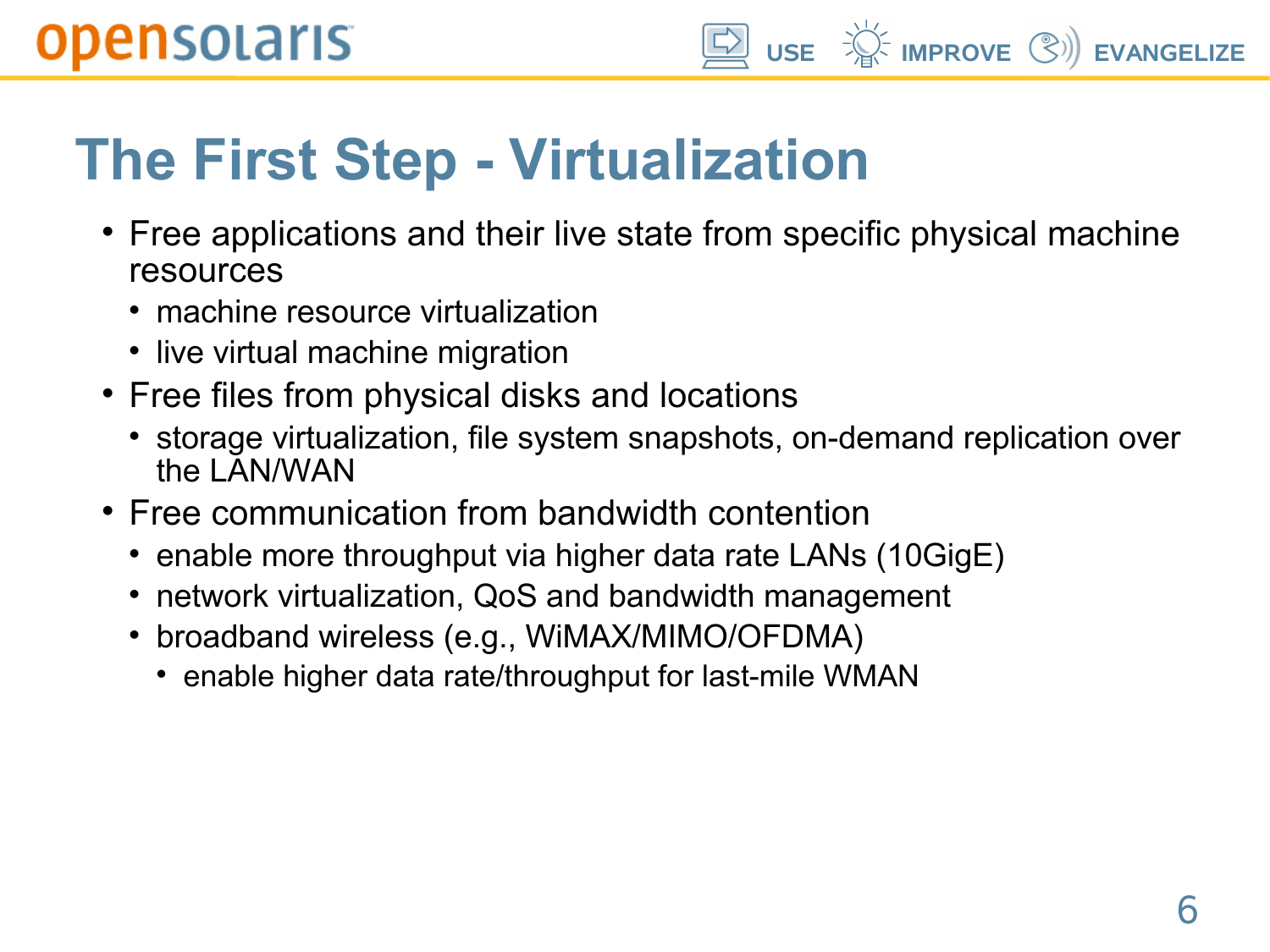

## **Virtualization**

- Abstraction of physical machine resources
- Three kinds (broadly speaking)
	- software virtualization
	- Paravirtualization (PVM)
	- hardware virtualization (HVM)
- Reasons for virtualization
	- better utilization
	- sandboxing & isolation
	- reliability & manageability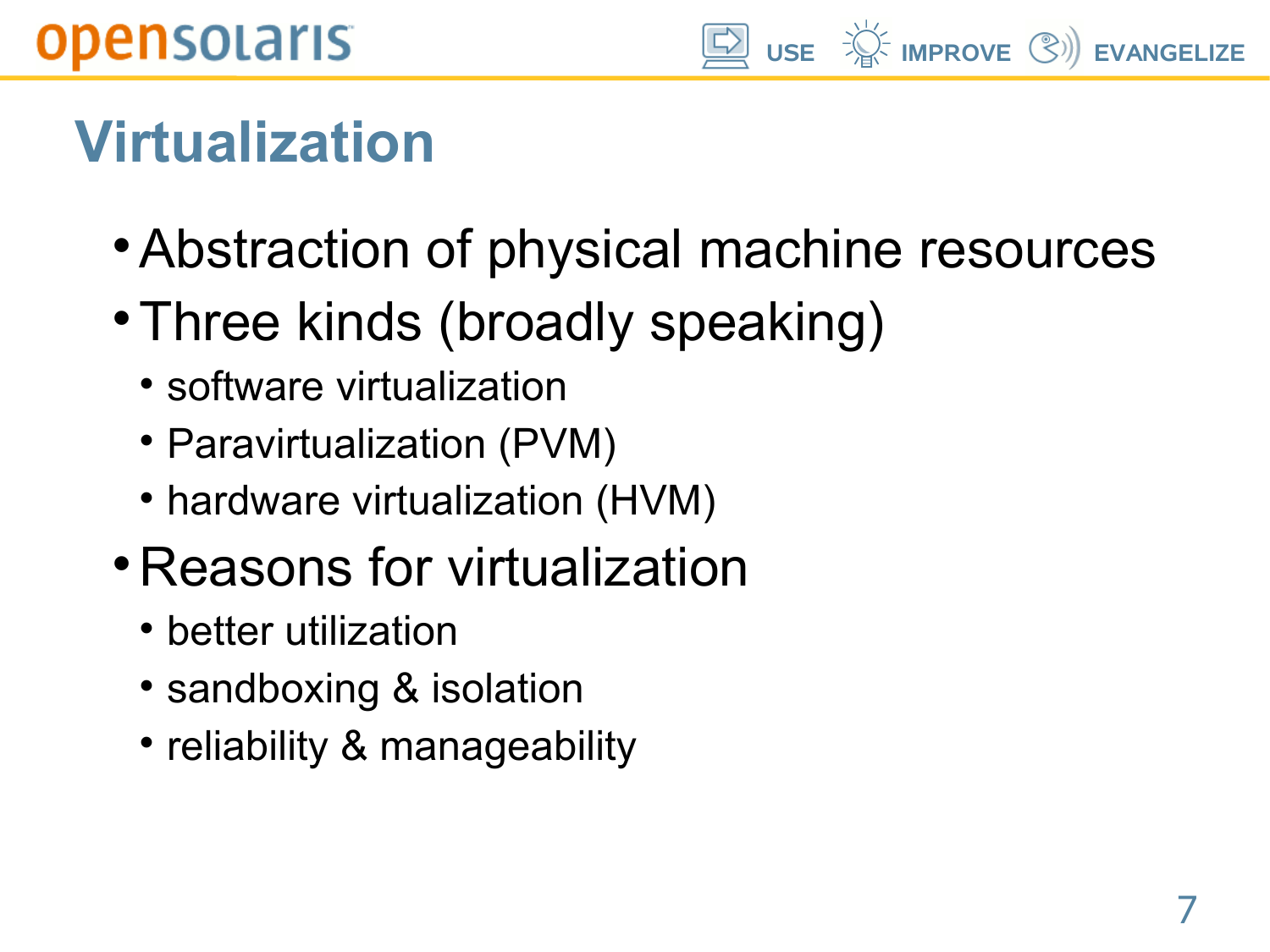- Multi-processor, multi-core, multi-path, multi-flow, multi-port, multi-\* …
- Exploit virtualization of system resources
	- processor resources
	- storage resources
	- network resources
- Good software is the key (of course)
	- requires a well-integrated operating system platform that can align and exploit the various virtualized resources to enable managed high throughput computing

**USE IMPROVE EVANGELIZE**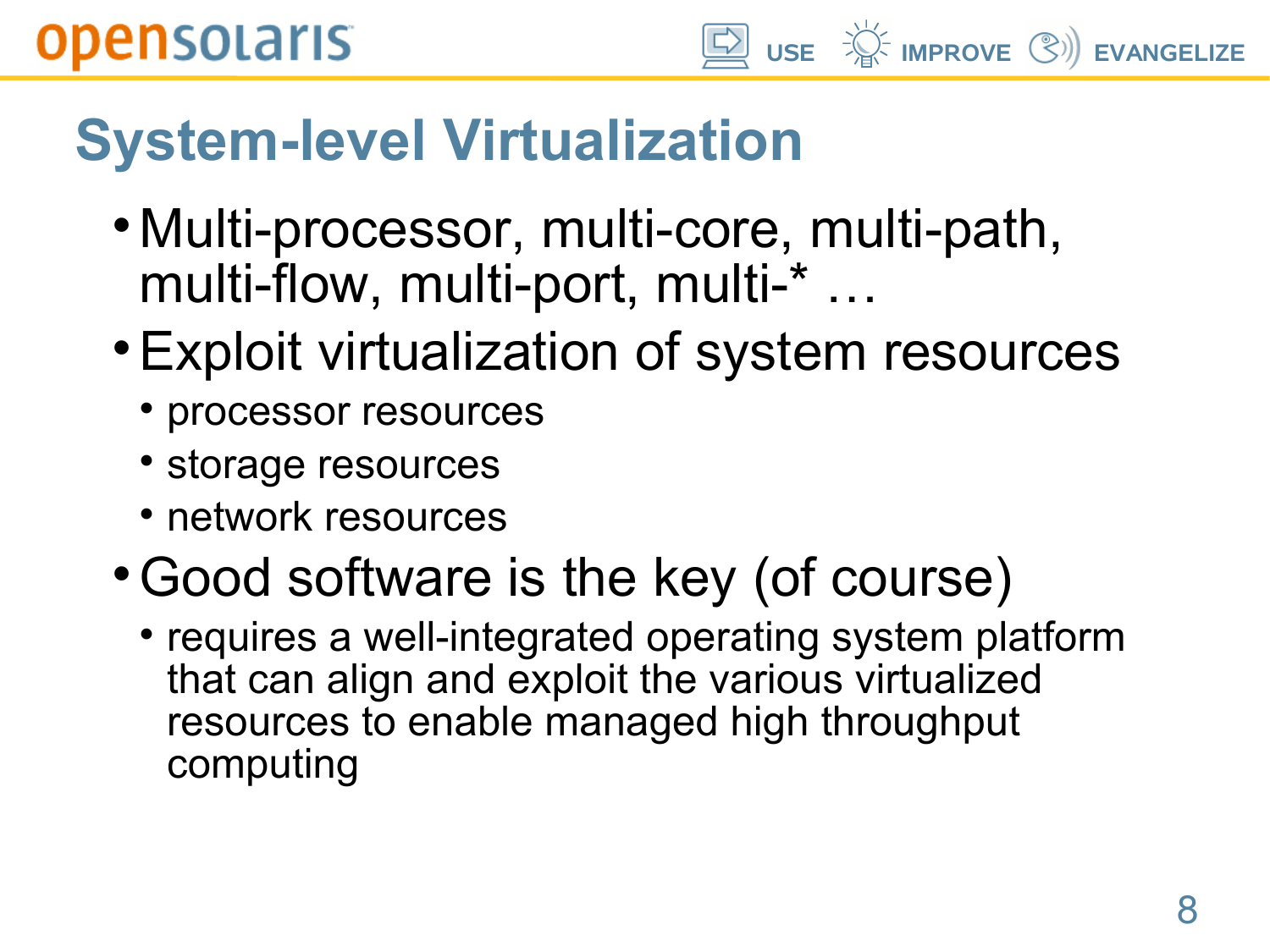#### **opensolaris**



## **System-level Virtualization**

- Processor virtualization with Intel® Virtualization Technology
	- VMware\* , Parallels\* , Linux\* with Xen\*
	- OpenSolaris™ with xVM
		- e.g., the Sun Blade 8000P has up to 240 x64 processor cores and 640GB of RAM
- Storage virtualization
	- SAN/NAS with virtualized storage pools & devices
	- OpenSolaris<sup>™</sup> with the Zettabyte File System
		- ZFS + RAIDZ + NFSv4 + CIFS + iSCSI
- Network Resource Virtualization
	- managed bandwidth & QoS per physical NIC
	- OpenSolaris<sup>™</sup> with Virtual NICs & 10 GigE NICs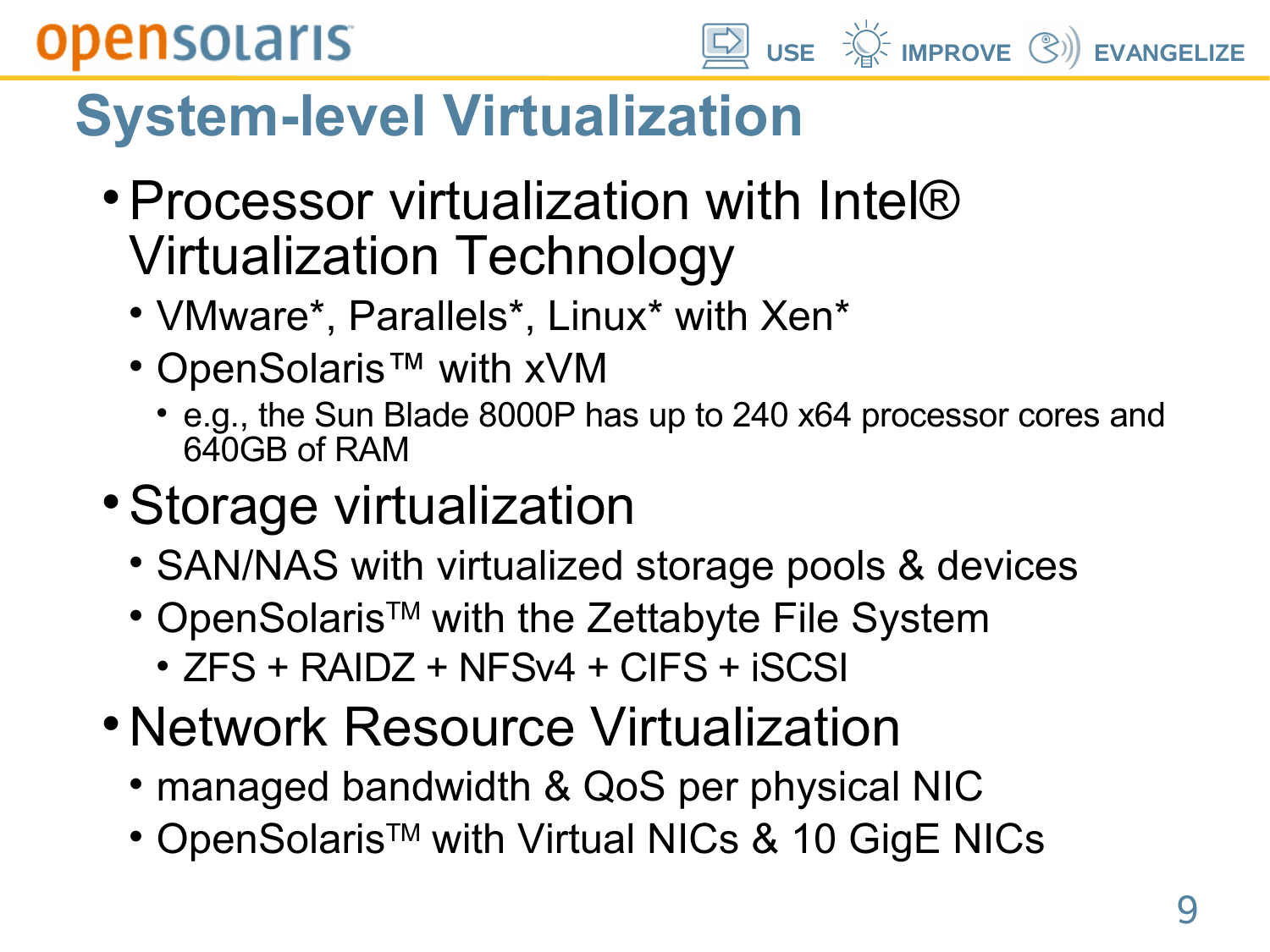

# **Storage Virtualization**

- Storage virtualization
	- virtualize disk storage using ZFS zpools and zvols
		- zpools are dynamic storage pools
		- zvols are virtual block devices
	- export zvols as iSCSI targets over switched GigE links
		- use VLANS or VNICs to isolate traffic and manage b/w
		- use jumbo frames and 802.3ad to do page sized transfers
	- configure VM file systems using zvols and iSCSI initiators
	- snapshot & live migrate zvols when VMs migrate, if needed
	- http://www.opensolaris.org/os/community/zfs/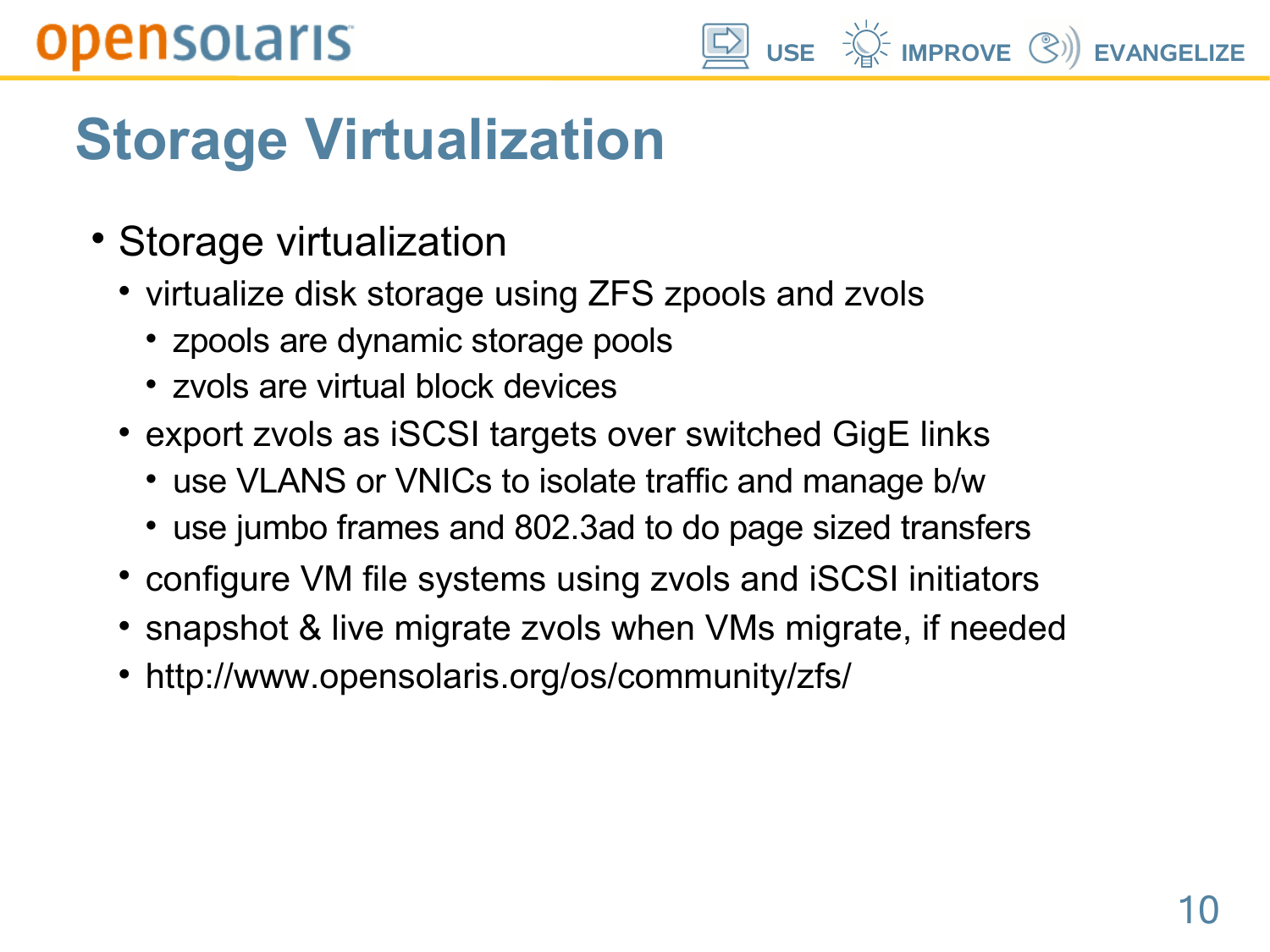#### **opensolaris**



#### **Example System Config**



Intel e1000g NICs used for all VLANs with jumbo frames enabled & 802.3ad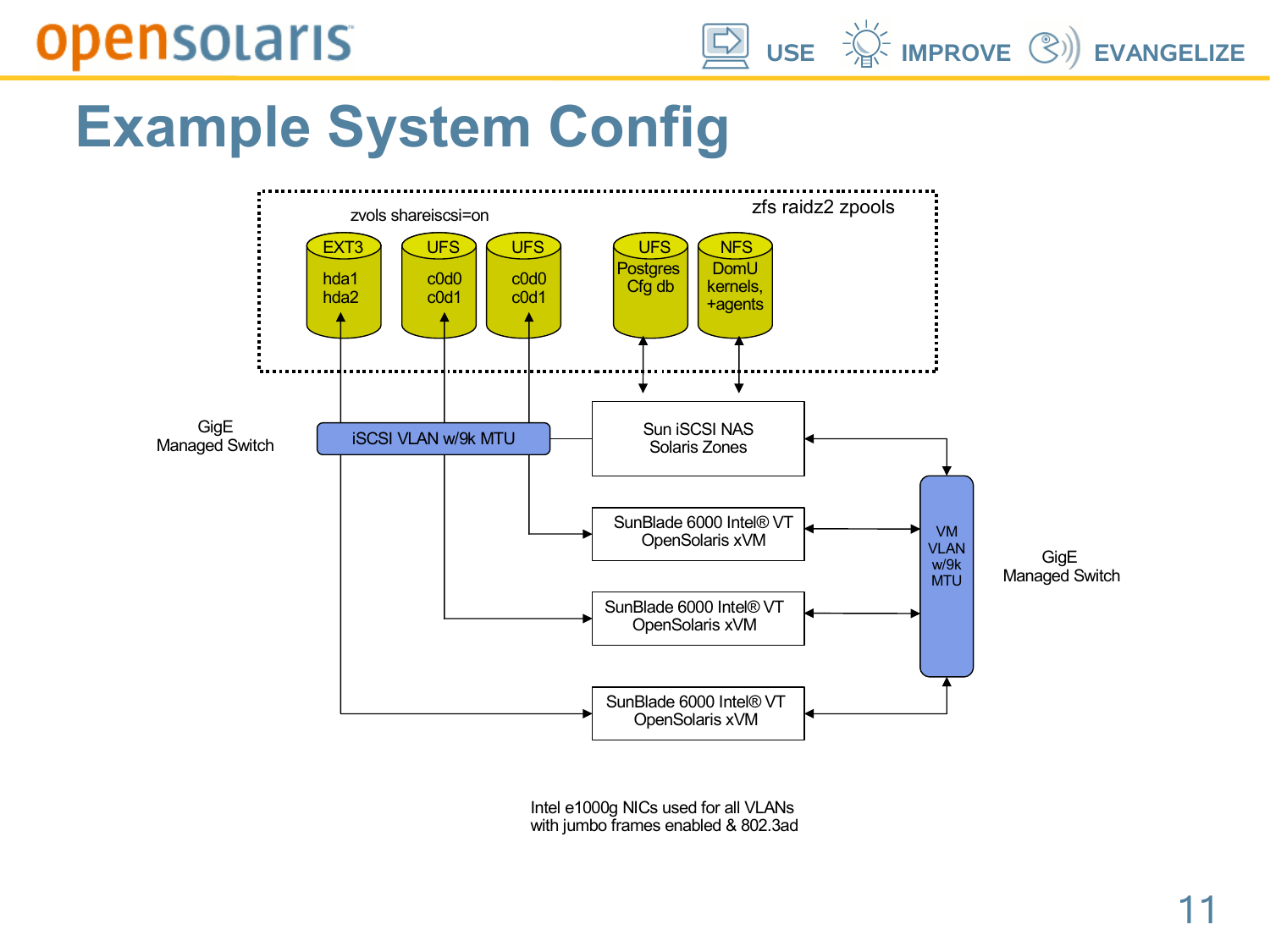

#### **Example: ZFS iSCSI zvols**

```
server# zpool create xenpool raidz2 /dev/dsk/c1d0s7 ...
server# zpool list
NAME SIZE USED AVAIL CAP HEALTH ALTROOT
xenpool 424G 5.55G 418G 1% ONLINE -
server# zfs create -V 5G xenpool/vm1-disk
server# zfs set shareiscsi=on xenpool/vm1-disk
server# iscsitadm list target
server# mkfs.ext3 /dev/disk/by-path/ip-<address>:3260-<iSCSI Name>-lun-0
server# mount /dev/disk/by-path/ip-<address>:3260-<iSCSI Name>-lun-0 /some/path
http://us.archive.ubuntu.com/ubuntu
server# config the host and network config
server# umount /some/path
server# share -F nfs -o ro=<clients> /xenpool/kernels
client# mount server:/xenpool/kernels /xenpool/kernel
-- then configure the virtual machine to use the iSCSI enabled ZFS zvol
kernel = "/xenpool/kernels/vmlinuz-2.6-xen"
memory = 512name = "vm-ubuntu7.04"
disk =['phy:/xen/dsk/010000e0815926a100002a00469d2bde,hda1,w',
       'phy:/xen/dsk/010000e0815926a100002a00469d2bdf,hda2,w']
root = \sqrt{n} /dev/hda1 ro"
```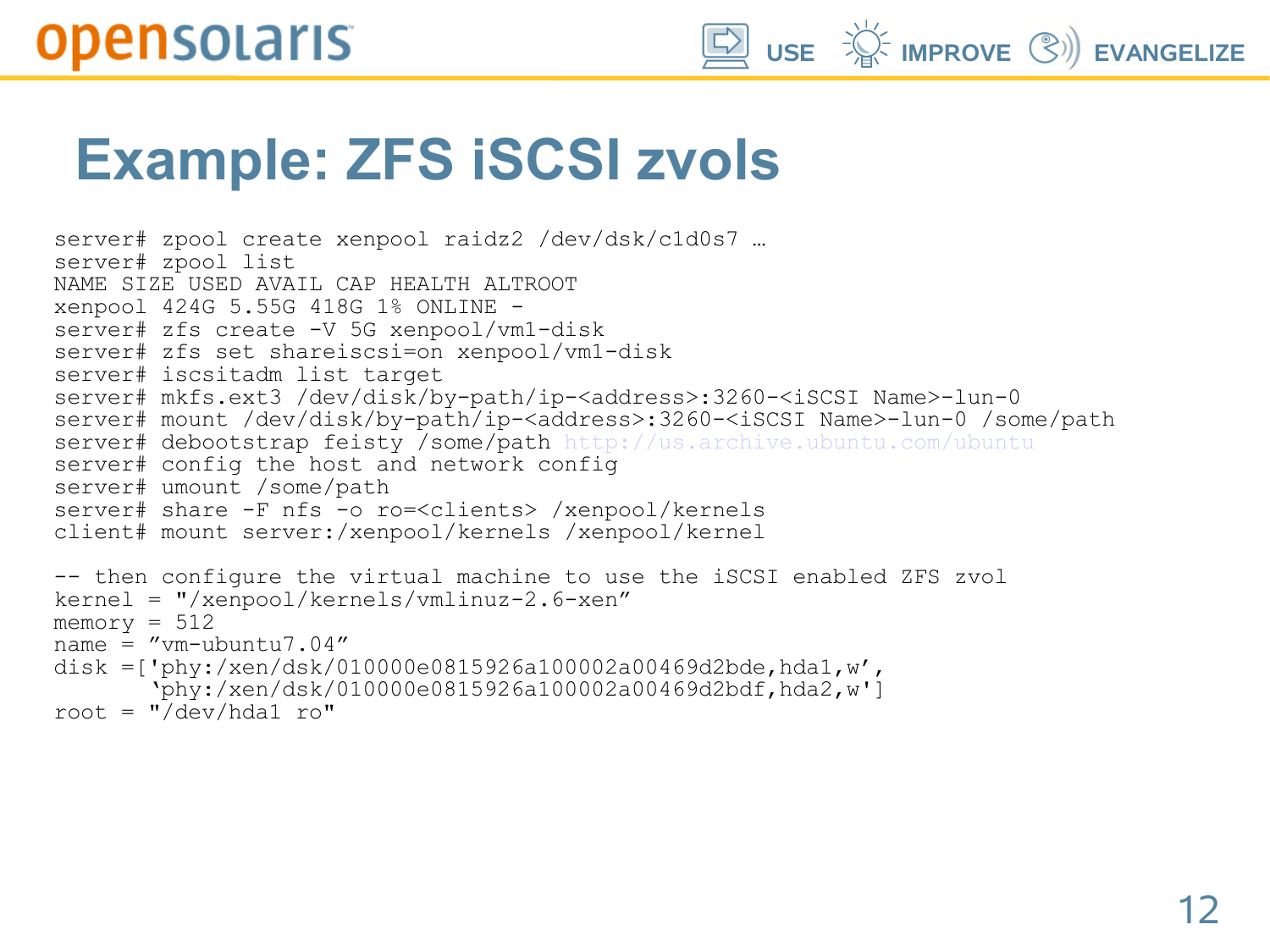

## **Network Virtualization**

- OpenSolaris project Crossbow
	- http://www.opensolaris.org/os/project/crossbow/
	- Exploit multi-port, multi-core ethernet network interfaces
		- e.g., Sun's "Neptune" 10 GigE NIC
	- Virtual NICs (VNICs) instead of bridging
		- partition bandwidth based on service: e.g., iSCSI VNIC
		- mobile MAC addresses (supporting live VM migration)
		- better managed network resources per virtual machine
		- hardware flow classifiers, dynamic bandwidth management, QoS, per VNIC packet filters.
		- 802.3ad link aggregation
		- jumbo ethernet frames (9k MTU > vm page size)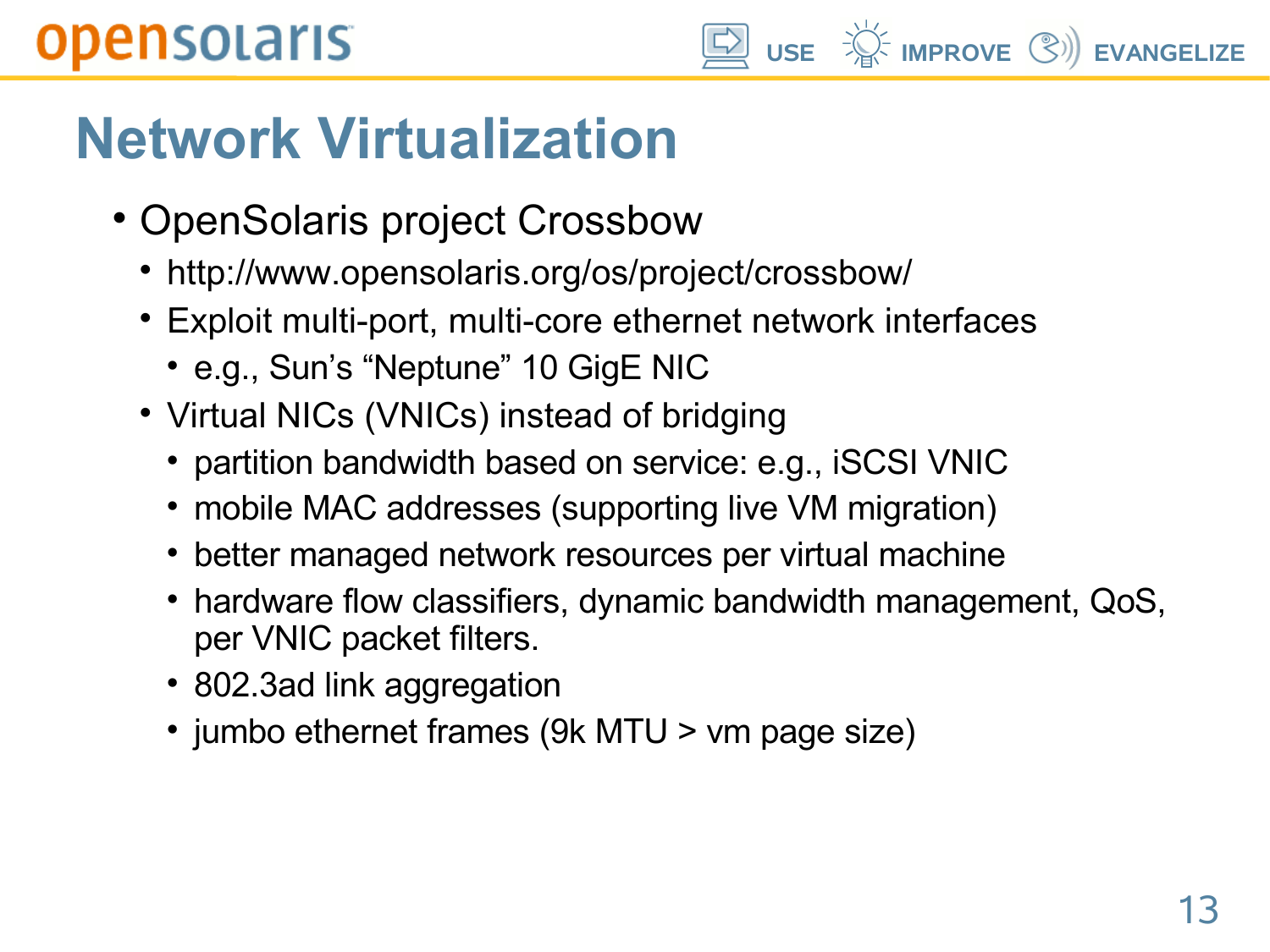

# **Software Virtualization**

- Runs above the host OS
- Two methods:
	- Binary Translation
	- Trap-and-Emulate
- VMware\* Workstation, Fusion\* and Parallels\*

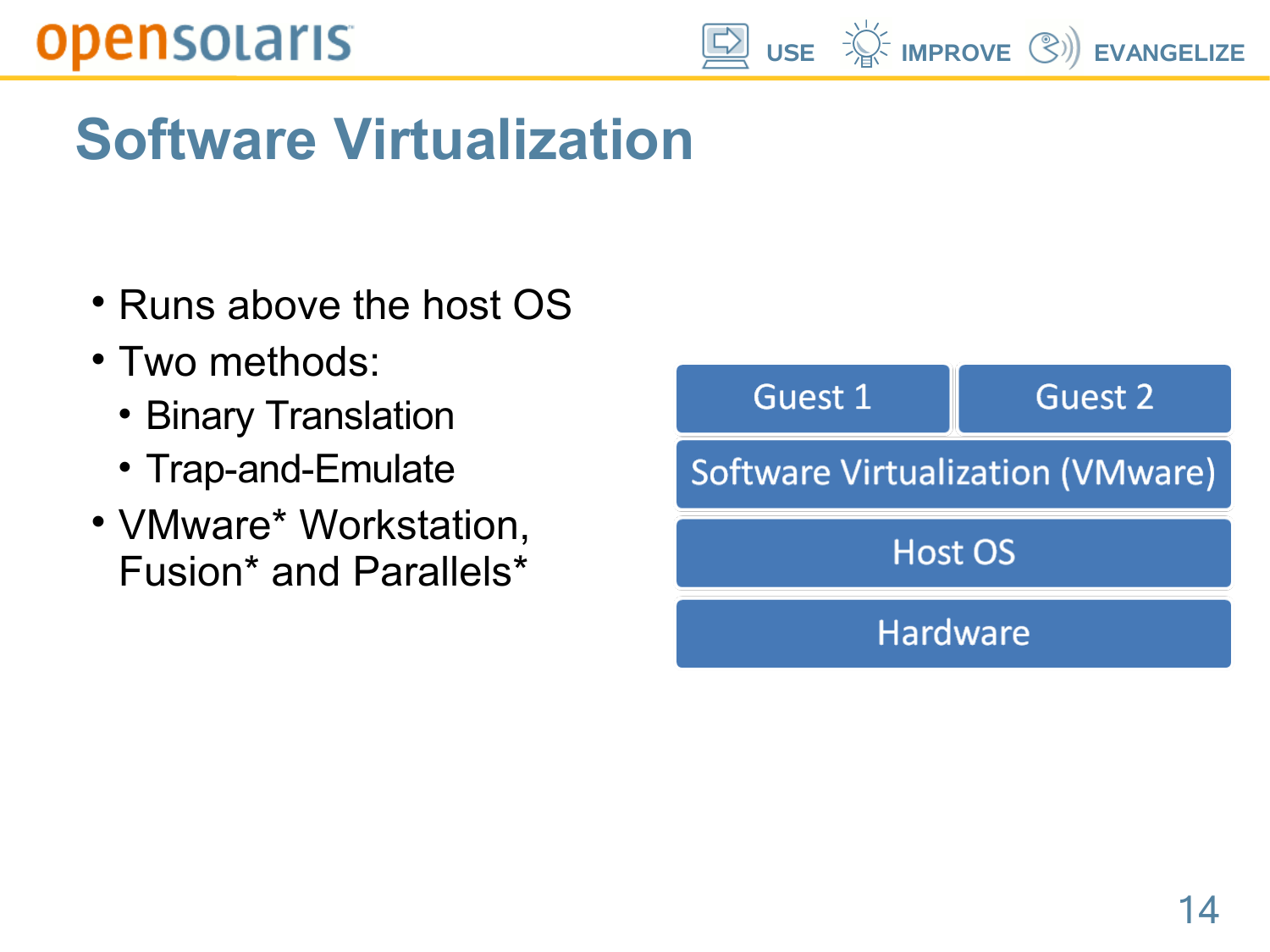#### **opensolaris**

**USE IMPROVE EVANGELIZE**

## **Paravirtualization**

- Software that runs directly on the hardware
- Requires host (Dom0) and guest (DomU) operating systems to be modified
- Performance benefits
- Can take direct advantage of hardware virtualization features
	- Xen\* , KVM, VMware ESX\*

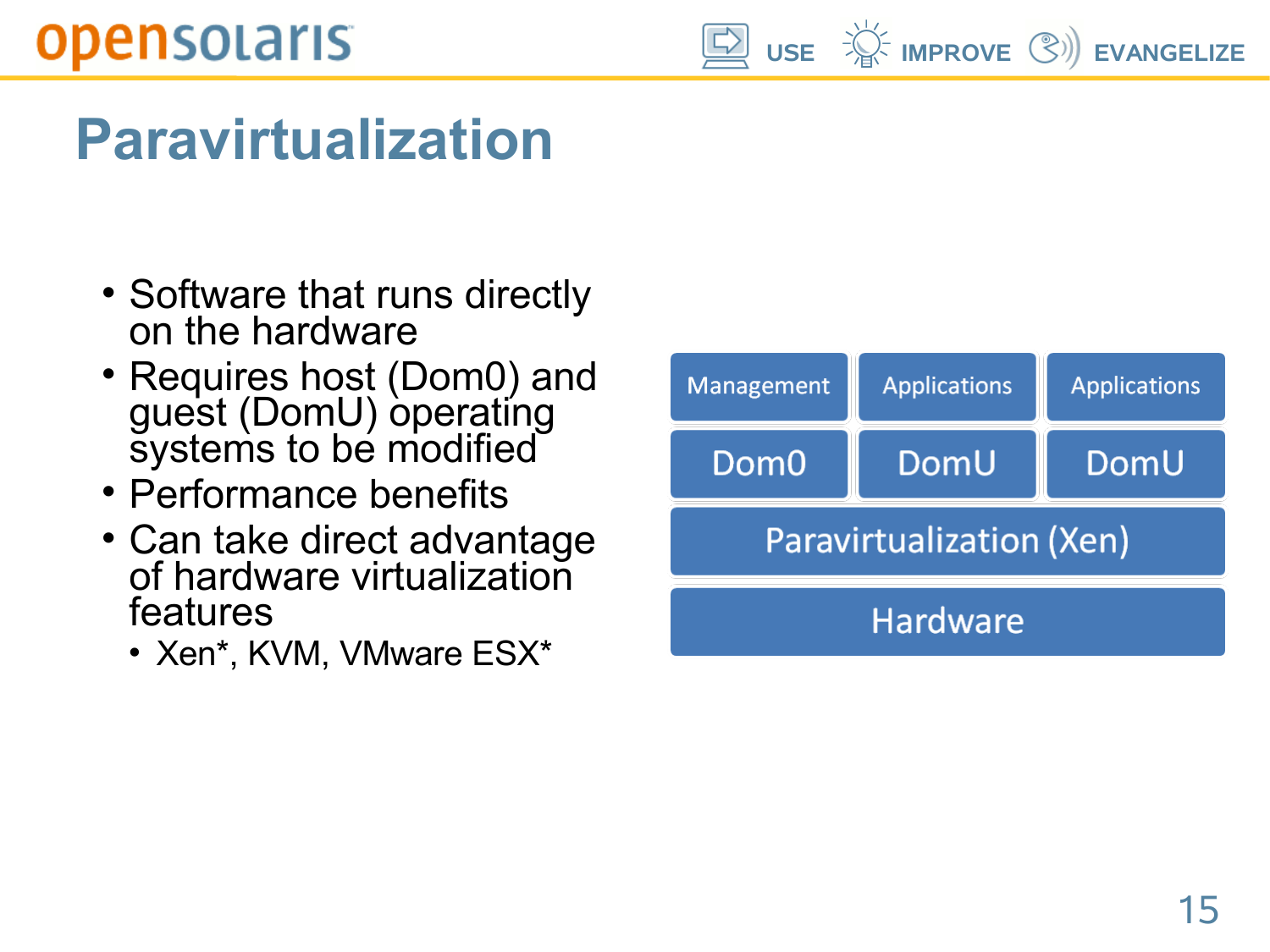**USE IMPROVE EVANGELIZE**

## **Host and Guest VMs**

- Dom0 Administrative
	- controls resources
	- admin tools for config, monitoring and management
- DomU Guest
	- users generally unaware they are on a virtual machine
		- PVM vs HVM

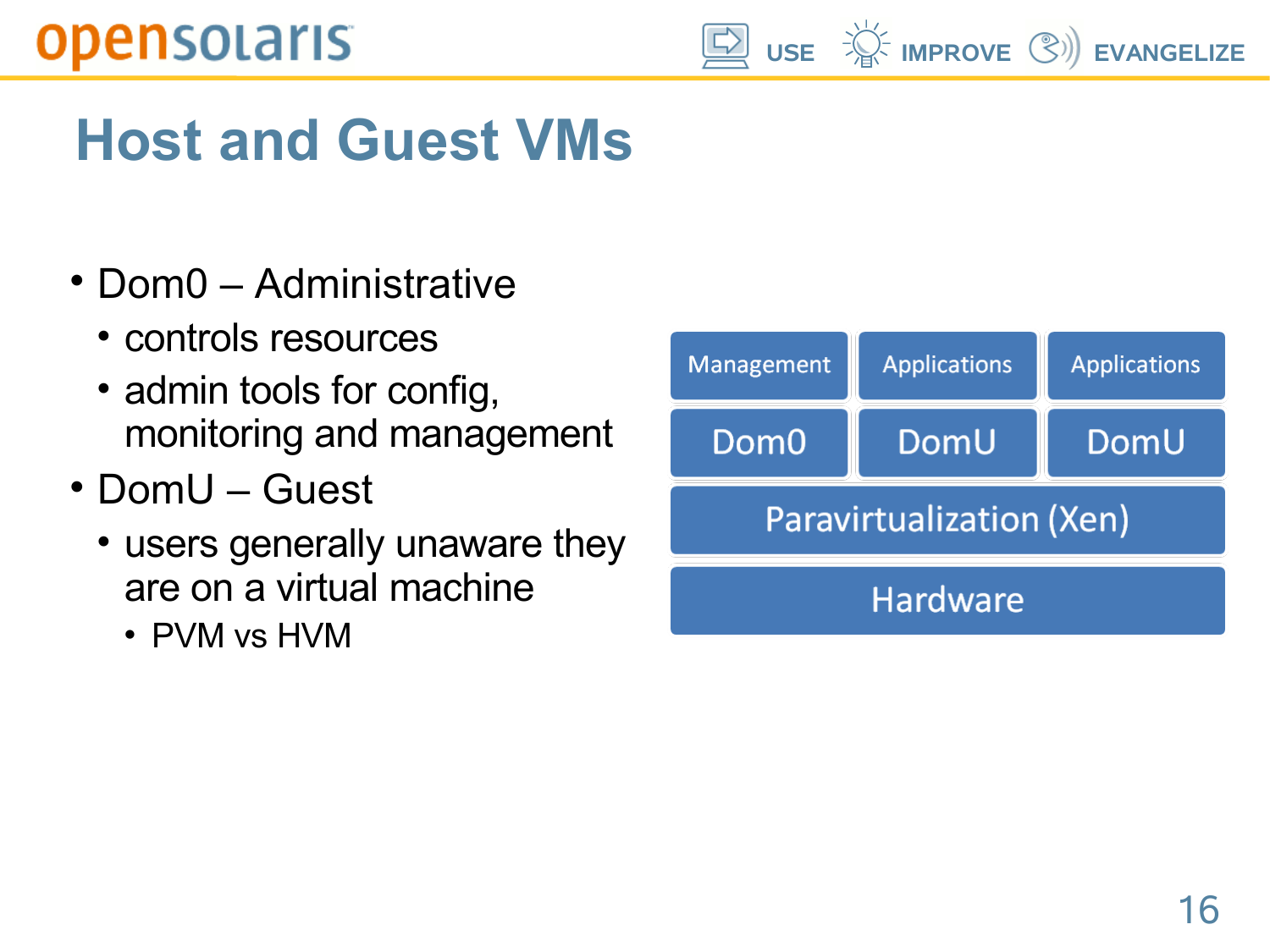**USE IMPROVE EVANGELIZE**

## **Virtual Machine Live Migration**

- Allows virtual machines to be migrated from one physical machine to another with minimal disruption of service
- Migrate entire VM state, including virtual memory pages and swap
	- No latent dependencies as with process migration
- Phases of Memory Migration
	- Push, Stop and Copy, Pull
- Remap network traffic to new machine
	- Remap IP traffic using unsolicited ARP reply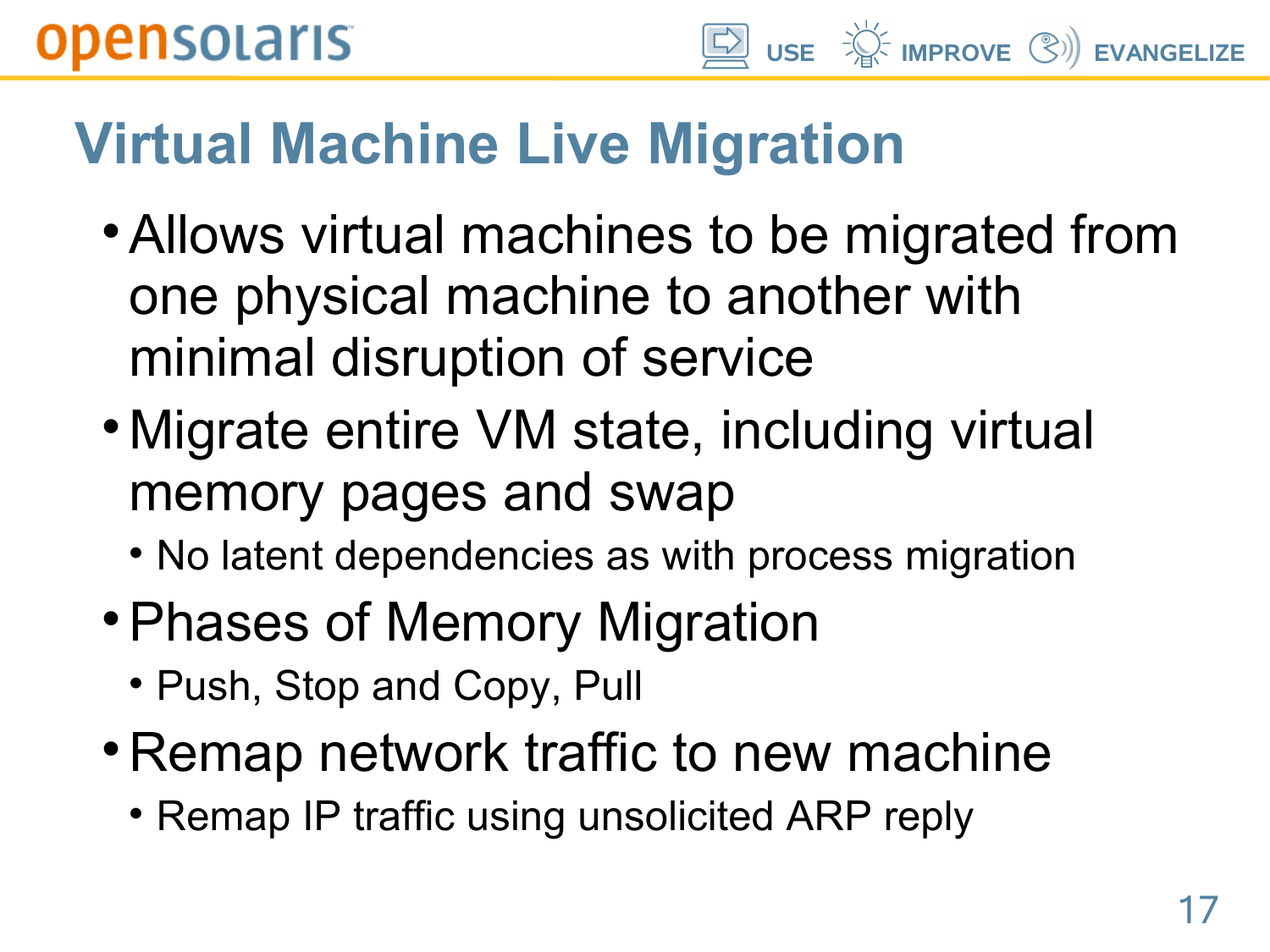

## **Live Migration Times**

| <b>Job</b>     | Total Migration Time | <b>Downtime</b> |
|----------------|----------------------|-----------------|
| Quake 3 Server | 7 Seconds            | $70$ m s        |
| SPECweb99      | 71 Seconds           | $210$ m s       |
| Stop&Copy      | 30 Seconds           | $3.5$ secs      |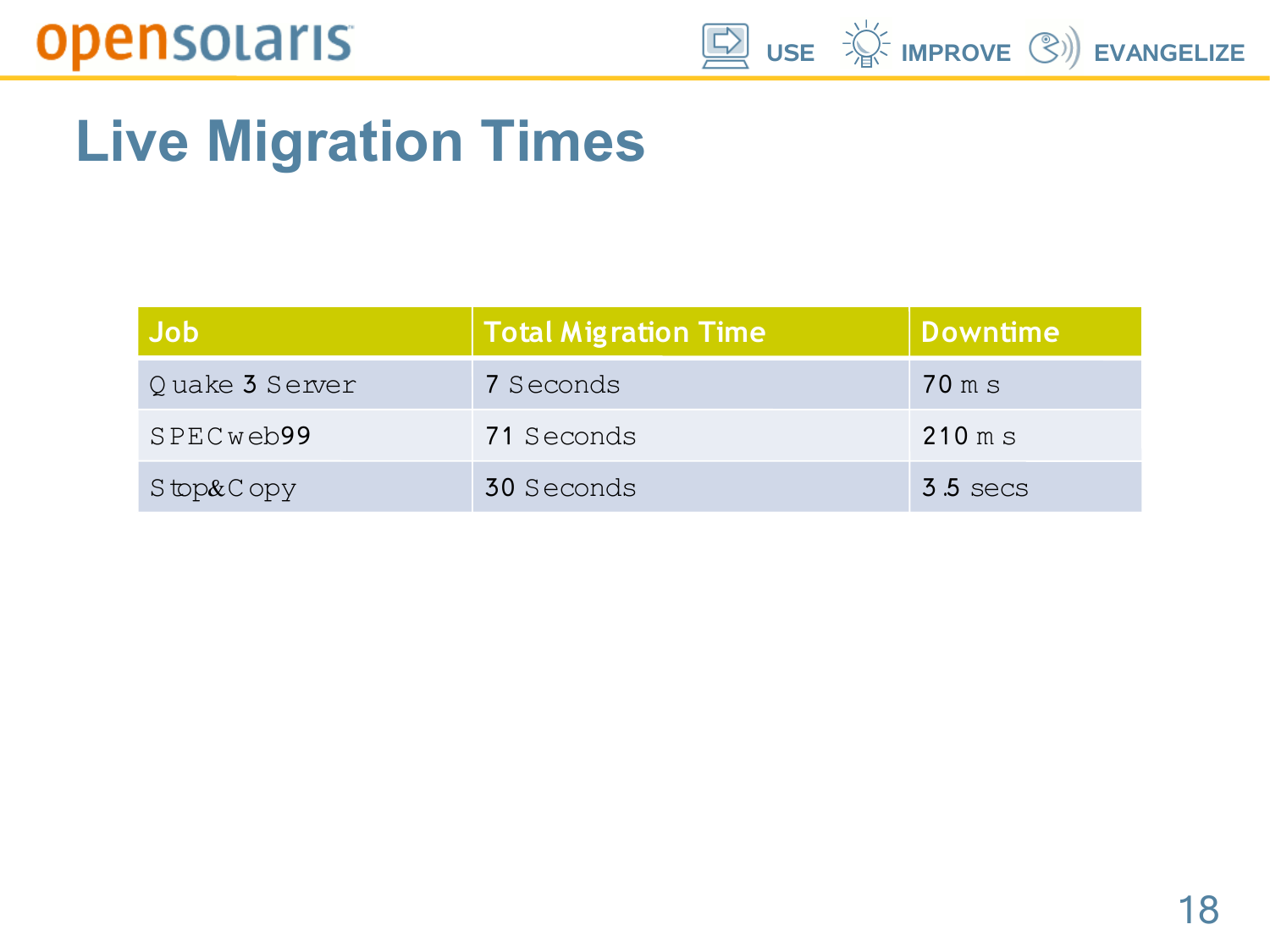

## **System-level Config & Mgmt**

- Simplify system-level config, monitoring & management
	- Java JMS/JMQ technology, Postgres, NetBeans
- Java Agents
	- Three types
		- System configuration agent
		- Physical server agent per physical machine
		- Virtual machine agent per virtual machine
	- Collect information and execute actions on physical and virtual machines
	- Communicate using the JMS/JMQ message bus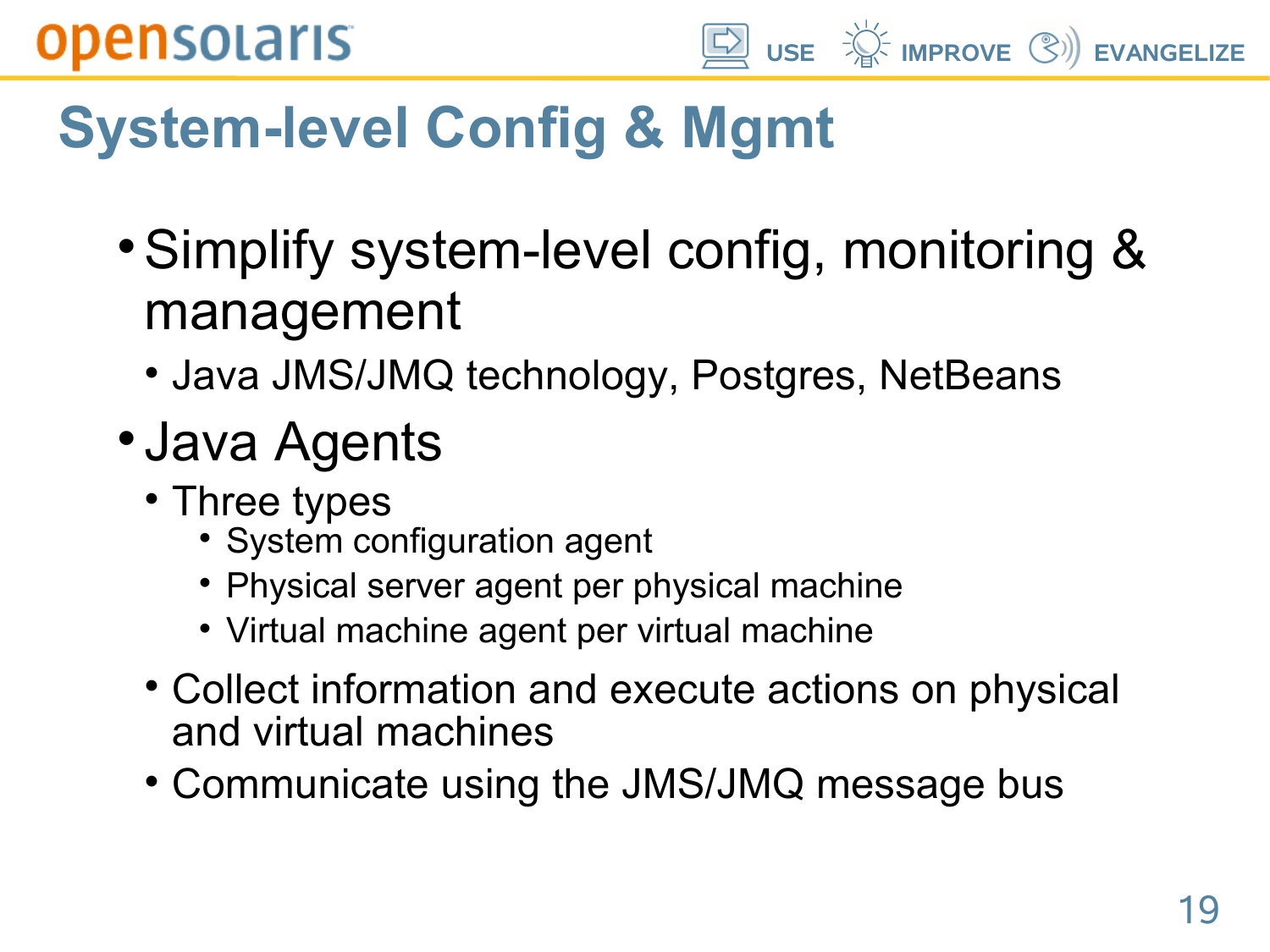

#### **Current Status**

- Processor + Storage virtualization
	- Software can scale to manage hundreds of virtual machines, just add more boxes/blades
- OpenSolaris\* x64 as Dom0 has compelling features
	- planning to implement network virtualization
		- using dual/quad port 1GigE & 10GigE NICs
	- beginning to exploit VNICs and GigE for SAN/NAS and VM live migration
- Working towards mobile VMs
	- live migration to/from laptops
	- requires live zvol replication/migration for fully disconnected operations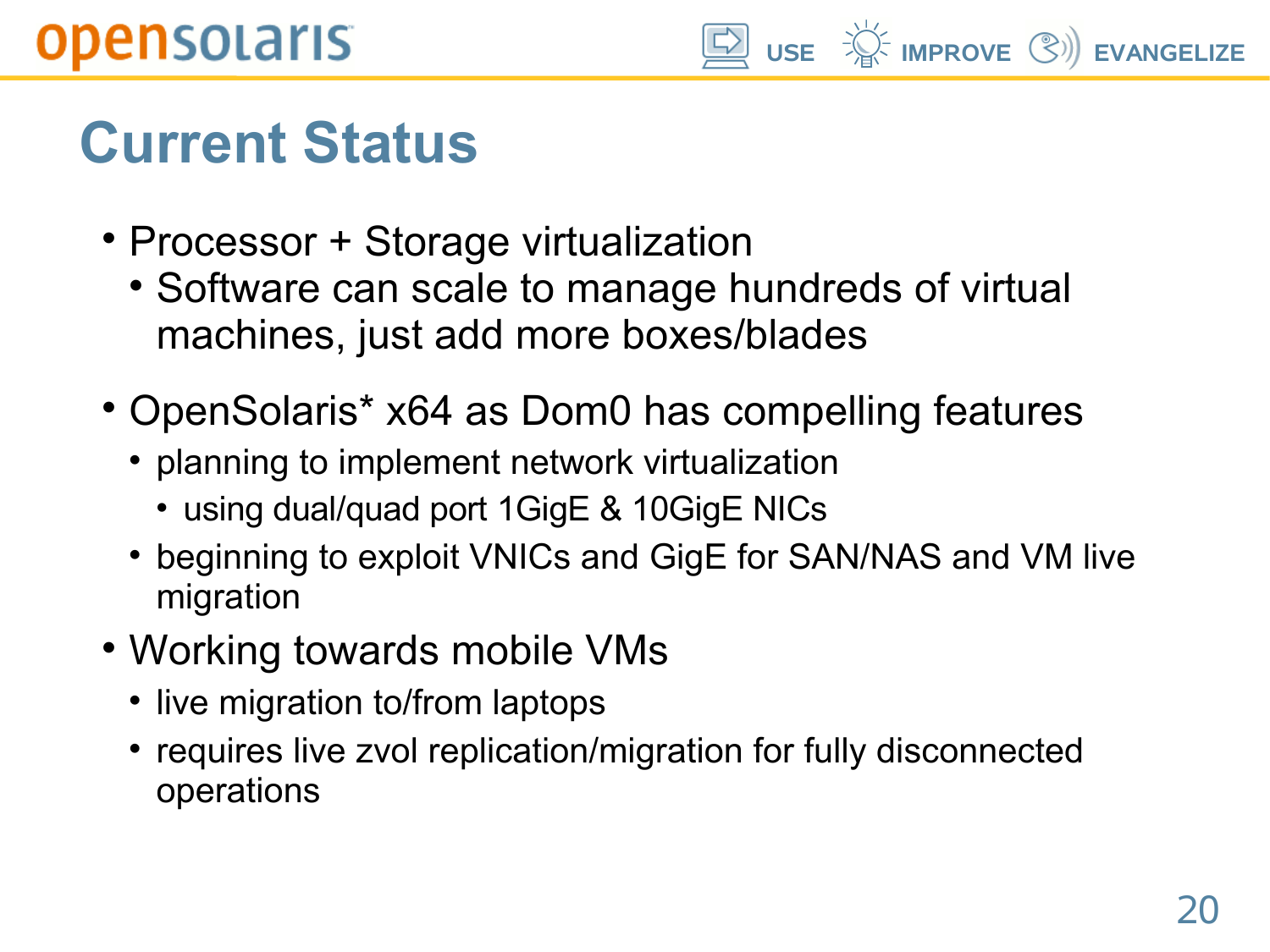

#### **Lightweight Virtual Machines**

- Live migration of full OS is heavy weight
	- no residual dependencies because full state moves
	- but high dependence on full OS file system
- Suggests the idea of LVMs consisting of minimal run-time needed to support specific application(s)
	- e.g., virtualized JVM
- Virtualized network application-specific appliances
	- LVMs targeted at application-specific services
		- NAS, firewalls, routers, app servers, VoIP, IPTV, etc.
	- more horizontally scalable, faster migration, smaller footprint, welldefined file system dependencies
	- can more accurately characterize and predict system resource requirements and establish higher assurance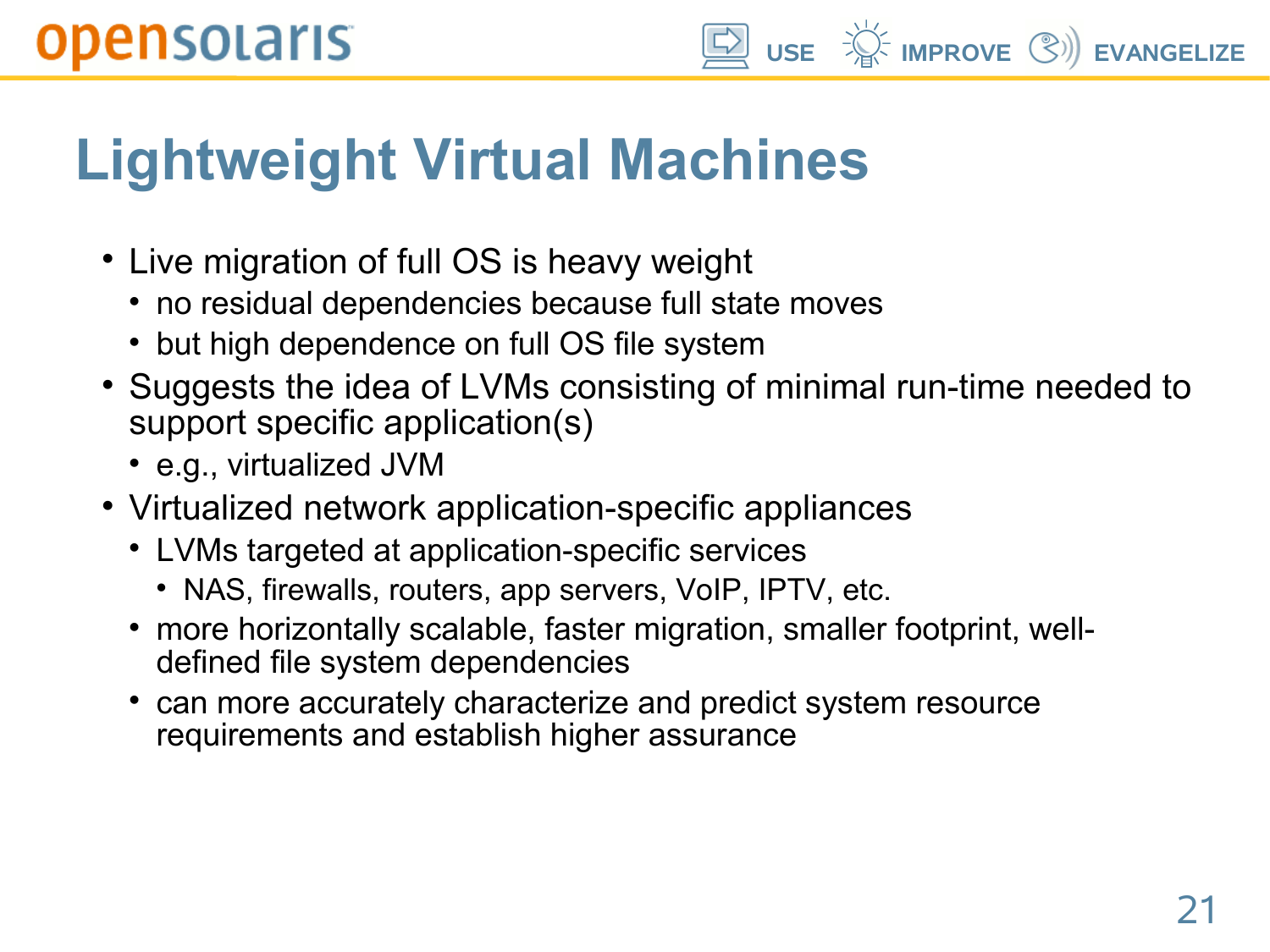

## **Network Virtualization**

OpenSolaris\* xVM allows multiple virtual machines to run on a single physical machine

- each virtual machine requires network access
- Network ports are becoming faster and more capable, yet there are limits on the number available:
	- 1G everywhere, 10G more common
	- 4 ports normal, >16 ports rare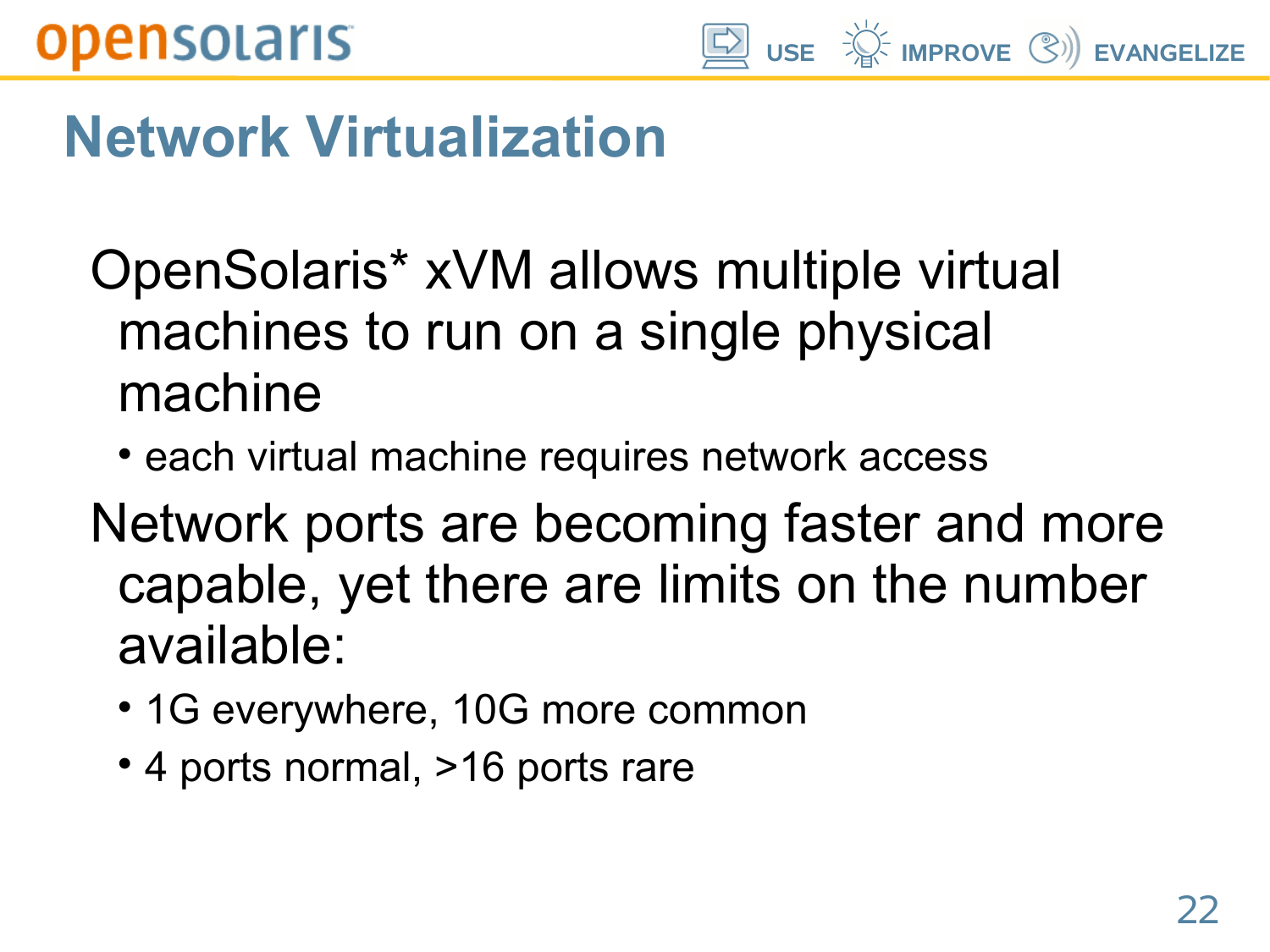

## **Constraints are required**

The ability to constrain virtual machines' use of the network is paramount:

- control access to physical resources
- control access to network services
- limit bandwidth use
- limit the ability to damage other hosts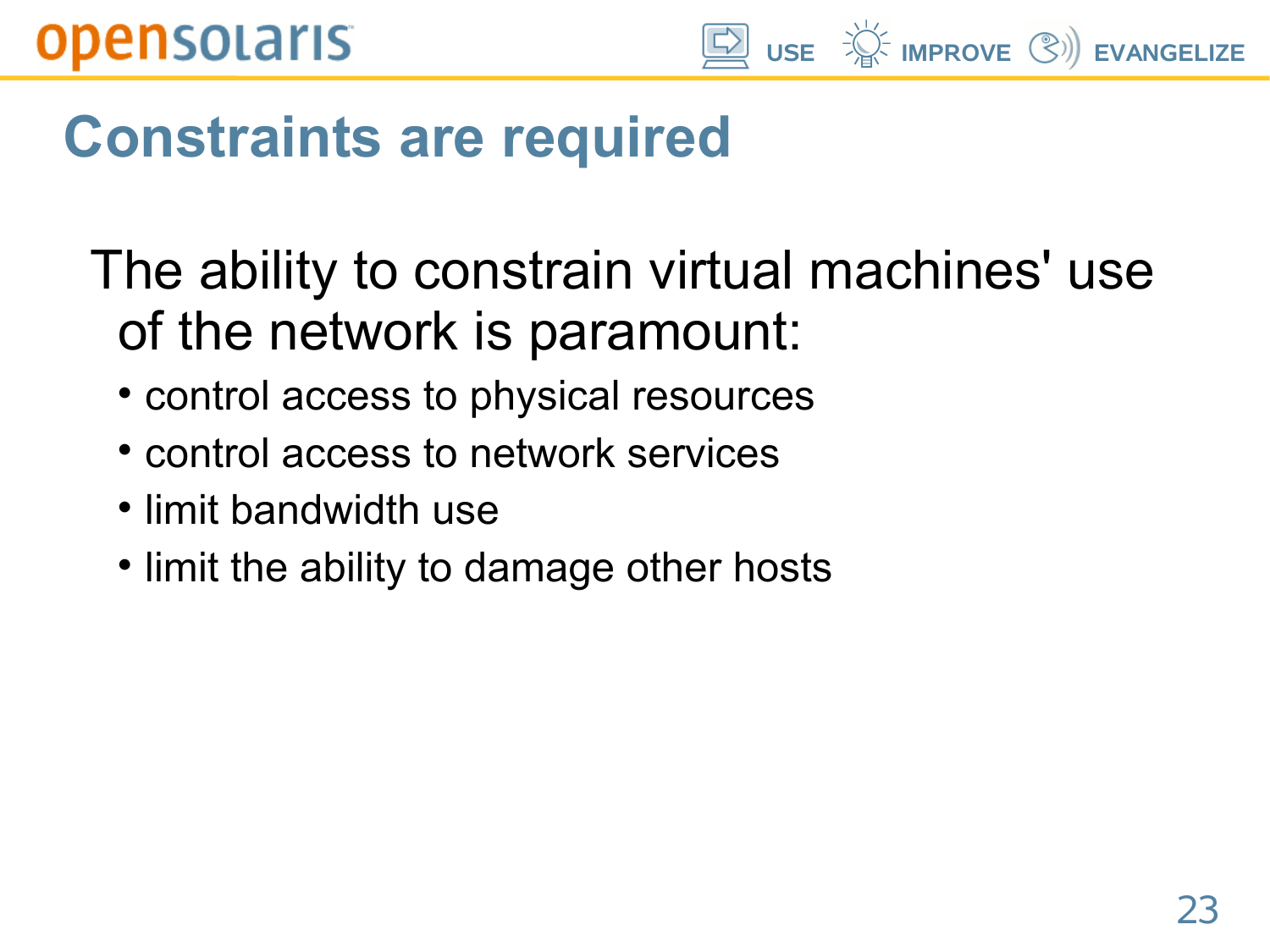

## **Challenges**

#### Difficult to associate activity with "billable" entities:

- protocol processing in interrupt context
- anonymous packet processing in the kernel
- Difficult to segregate traffic:
	- common packet queues
- Performance suffers:
	- extra processing to ensure fairness, resource control, etc.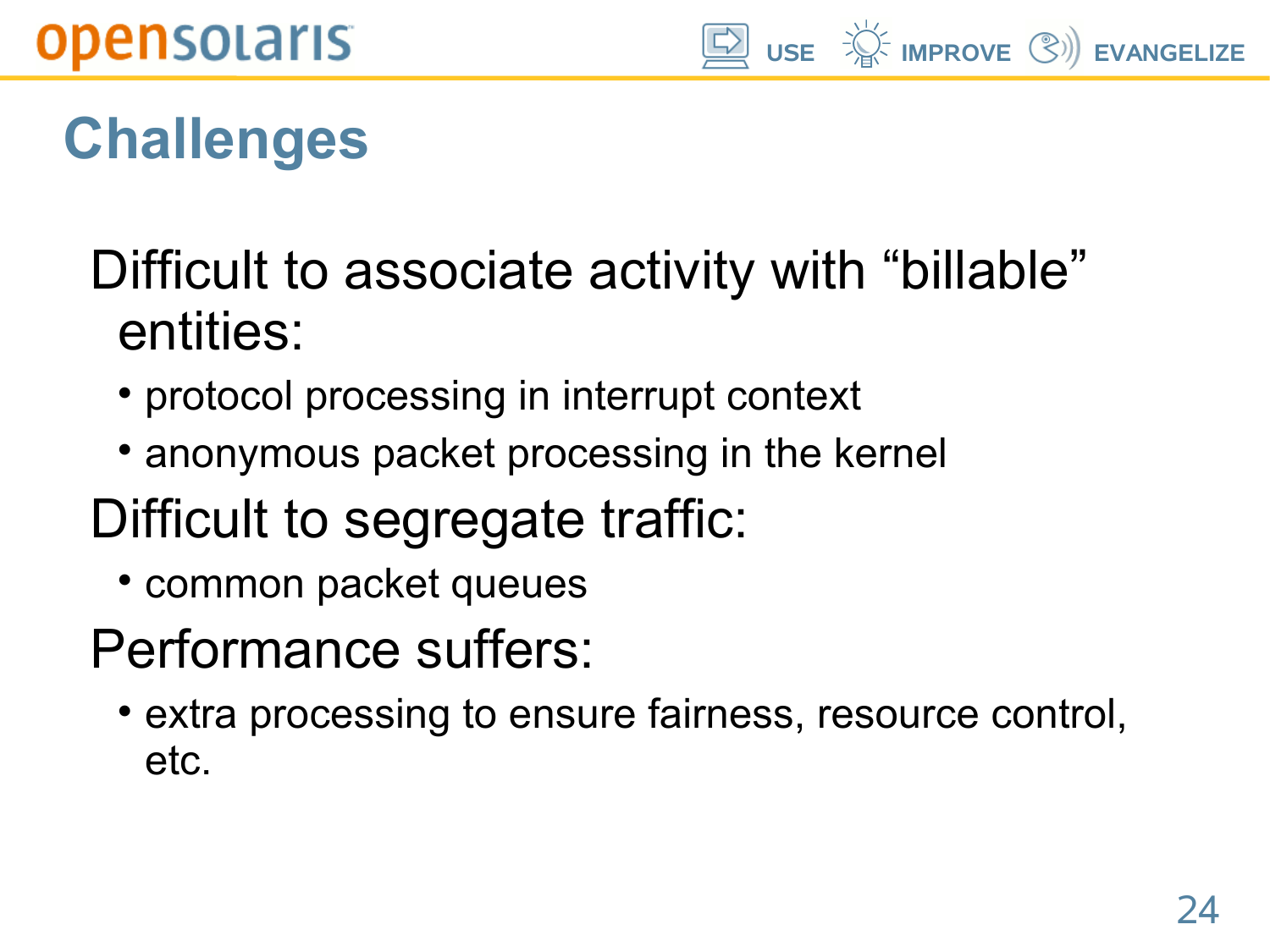

**Crossbow**

#### An OpenSolaris\* project to improve network virtualisation:

- partition NIC memory, DMA channels, etc. into multiple "Virtual NICs"
- use a flow classifier to build a virtual stack on each VNIC
- independently switch individual VNICs between interrupt and polling mode
- control the rate of packet arrival for a VNIC independently of all others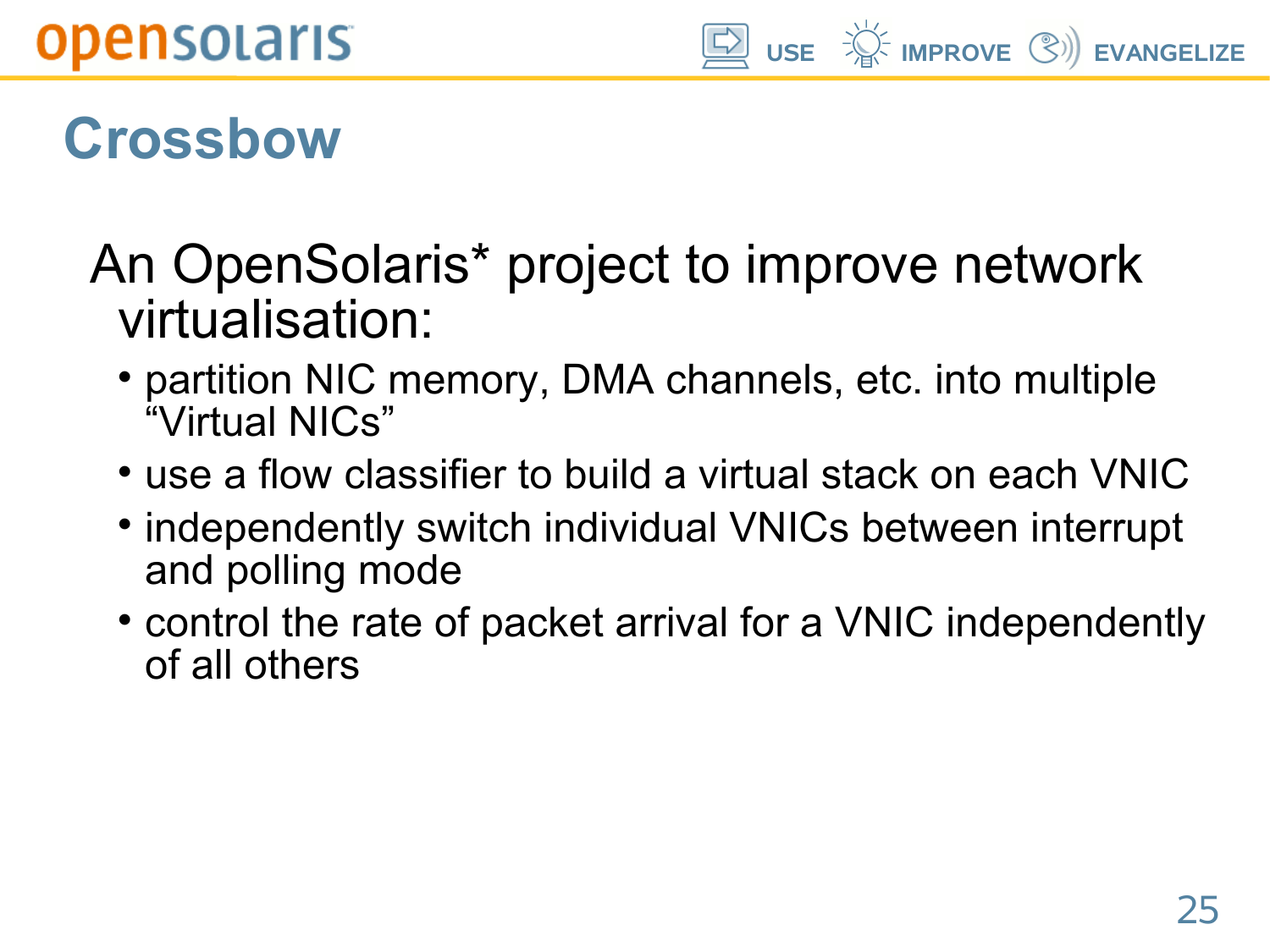

#### **Crossbow Architecture**

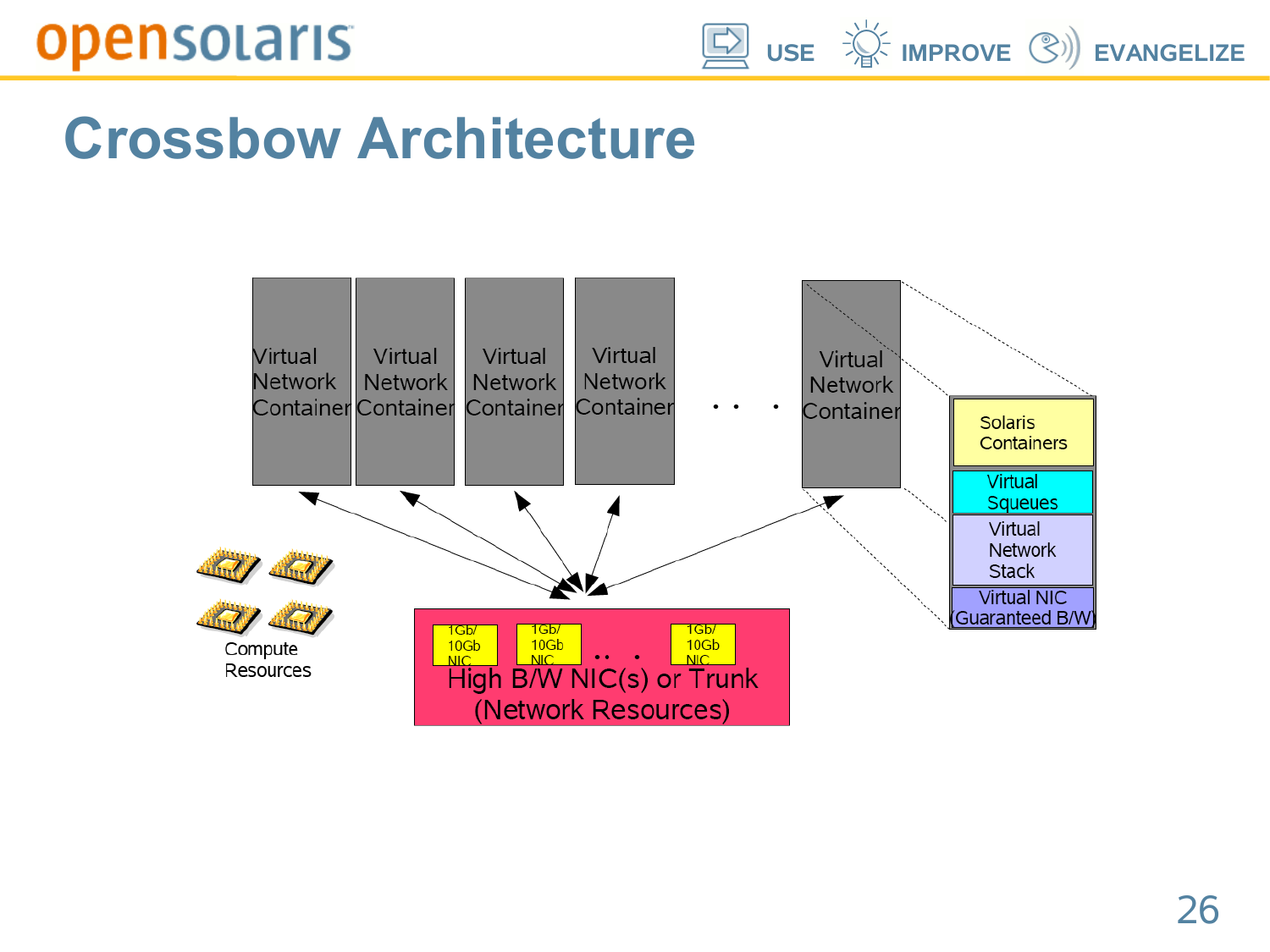

#### **Crossbow and xVM**

#### Provide network access to guest domains via a VNIC

- guest domain traffic is segregated from that of other domains
- hardware traffic classification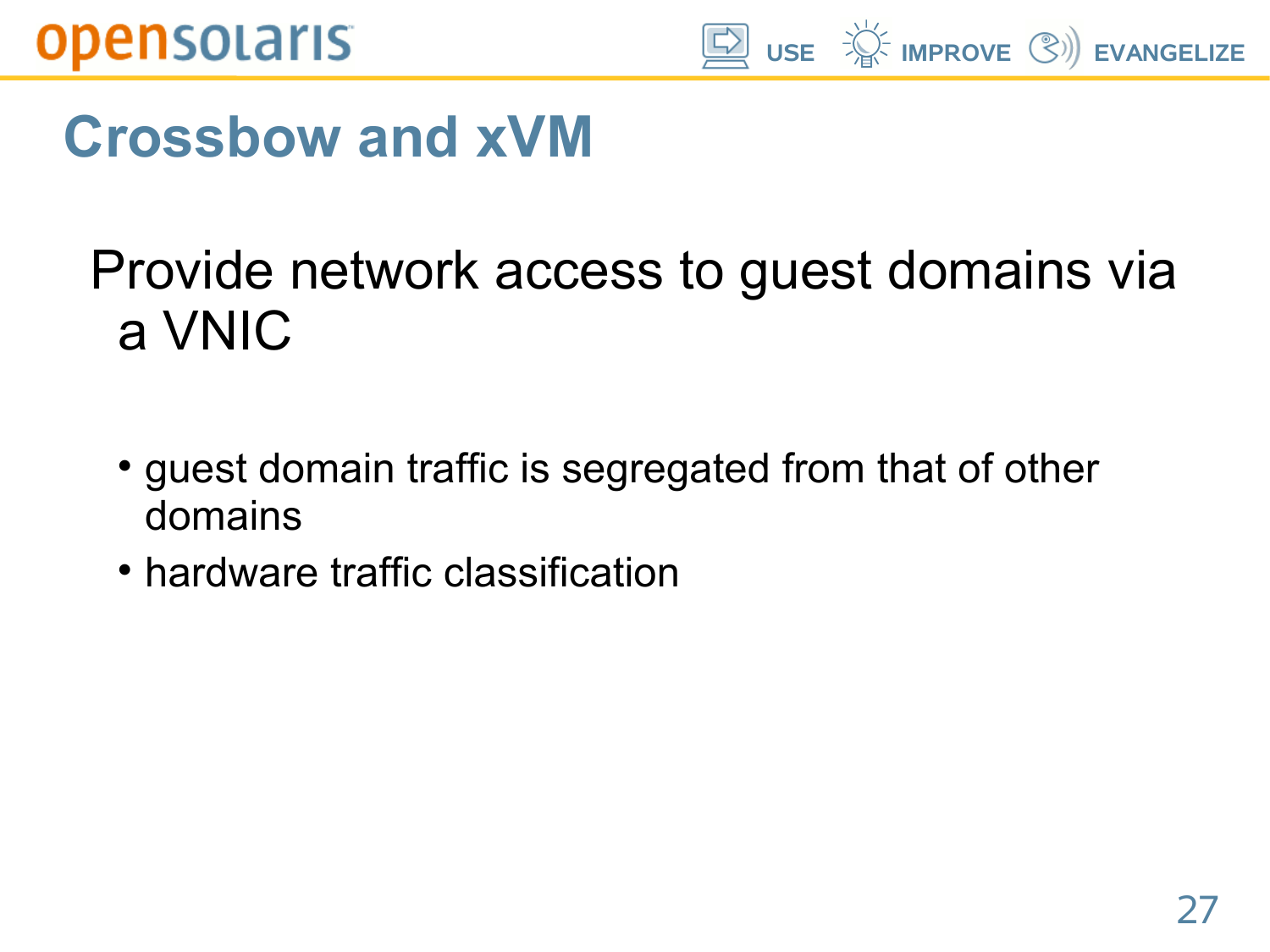

#### **Crossbow and xVM**

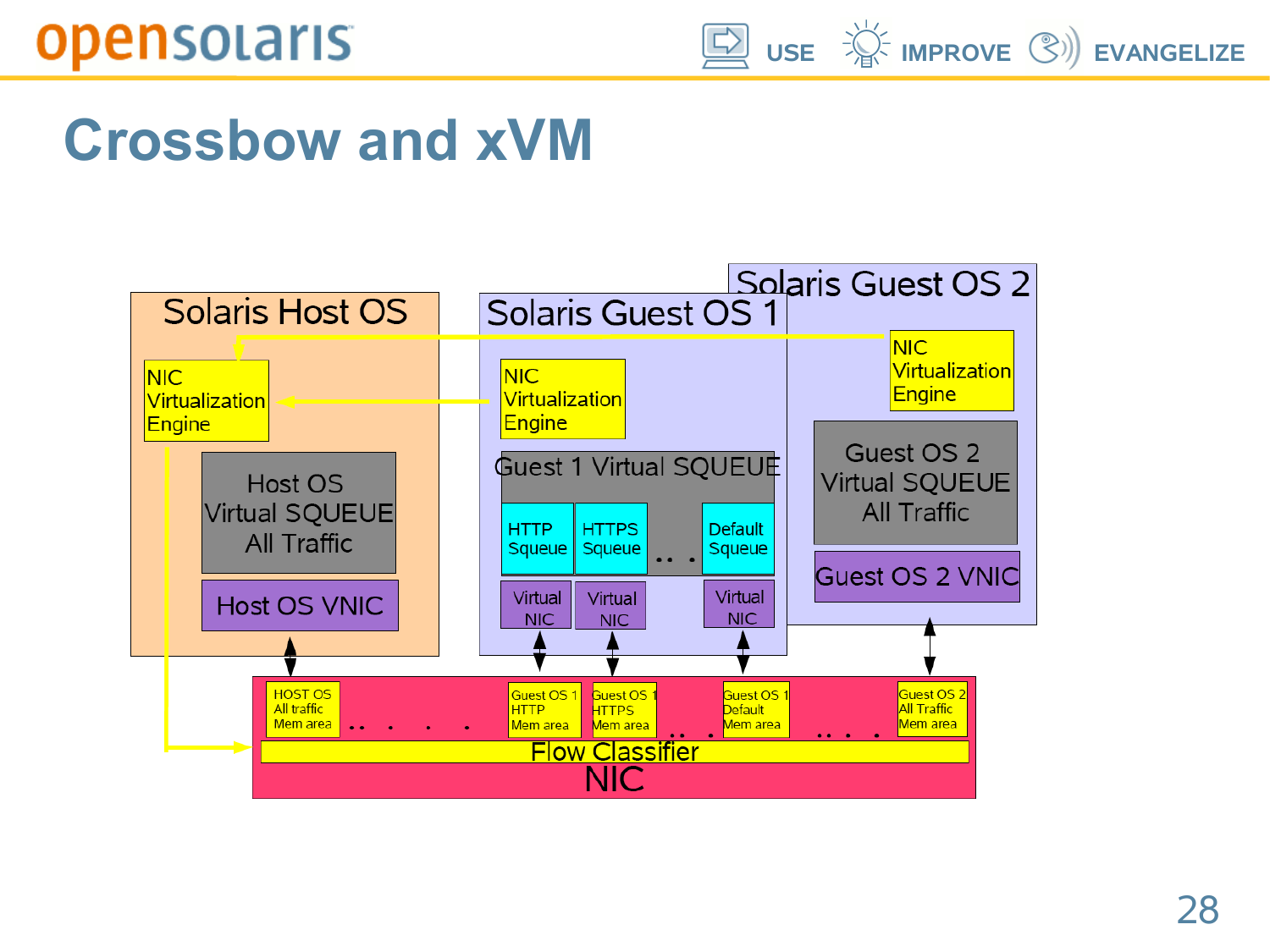

#### **Status**

#### Basic VNIC functionality used by xVM in OpenSolaris\* build 75

- 1G throughput for guest domains on a par with underlying physical machine
- CPU cost is higher, latency is higher
- 10G testing just started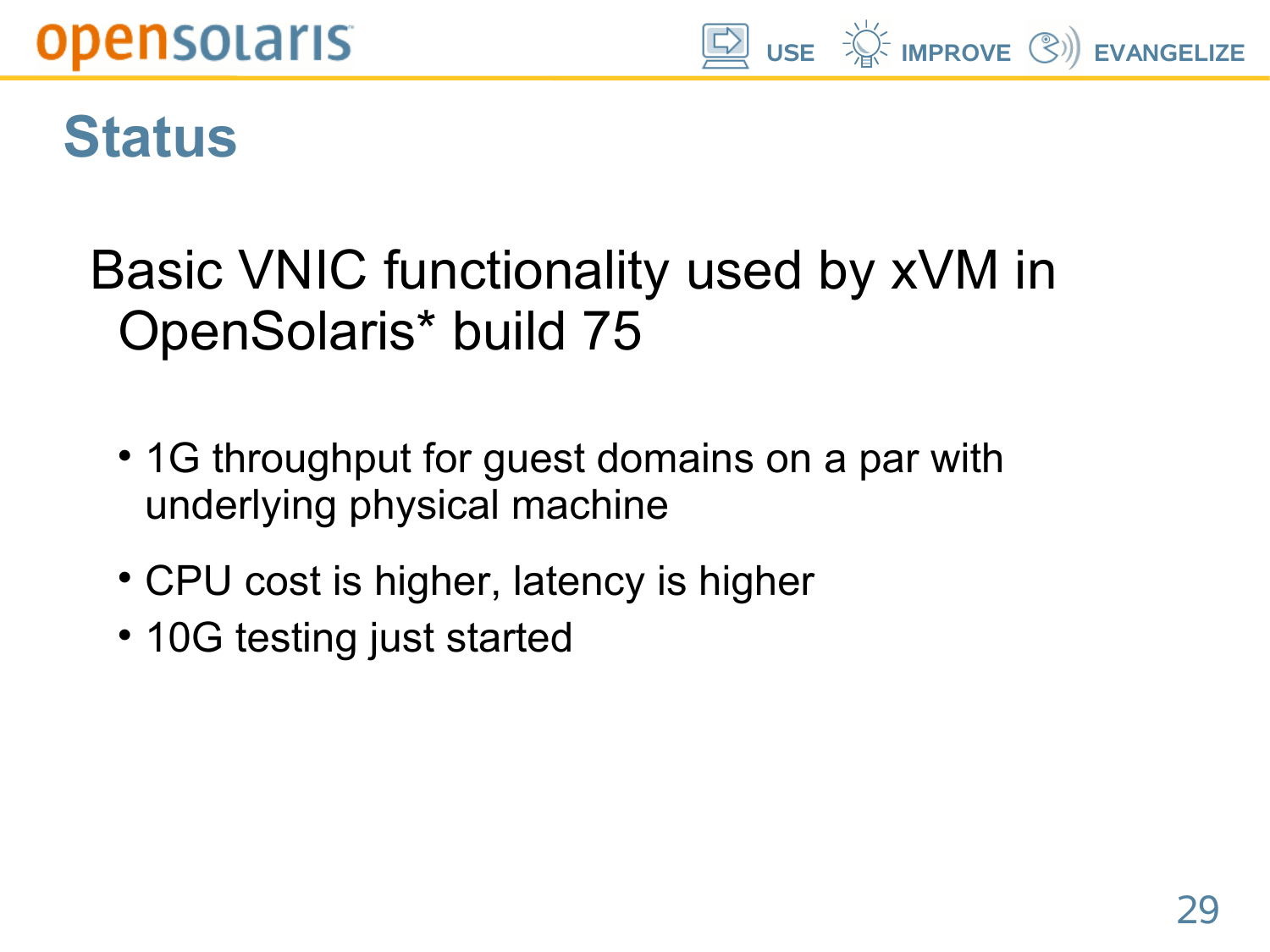

#### **Future**

- Resource control for VNICs soon
- Improved inter-domain protocol implementation:
	- hypervisor based copy rather than page flippping
	- multicast control
- Improved domain 0 implementation:
	- copy-on-write access to guest domain packets in control domain
- Hybrid IO:
	- direct access to virtualisable hardware in guest domains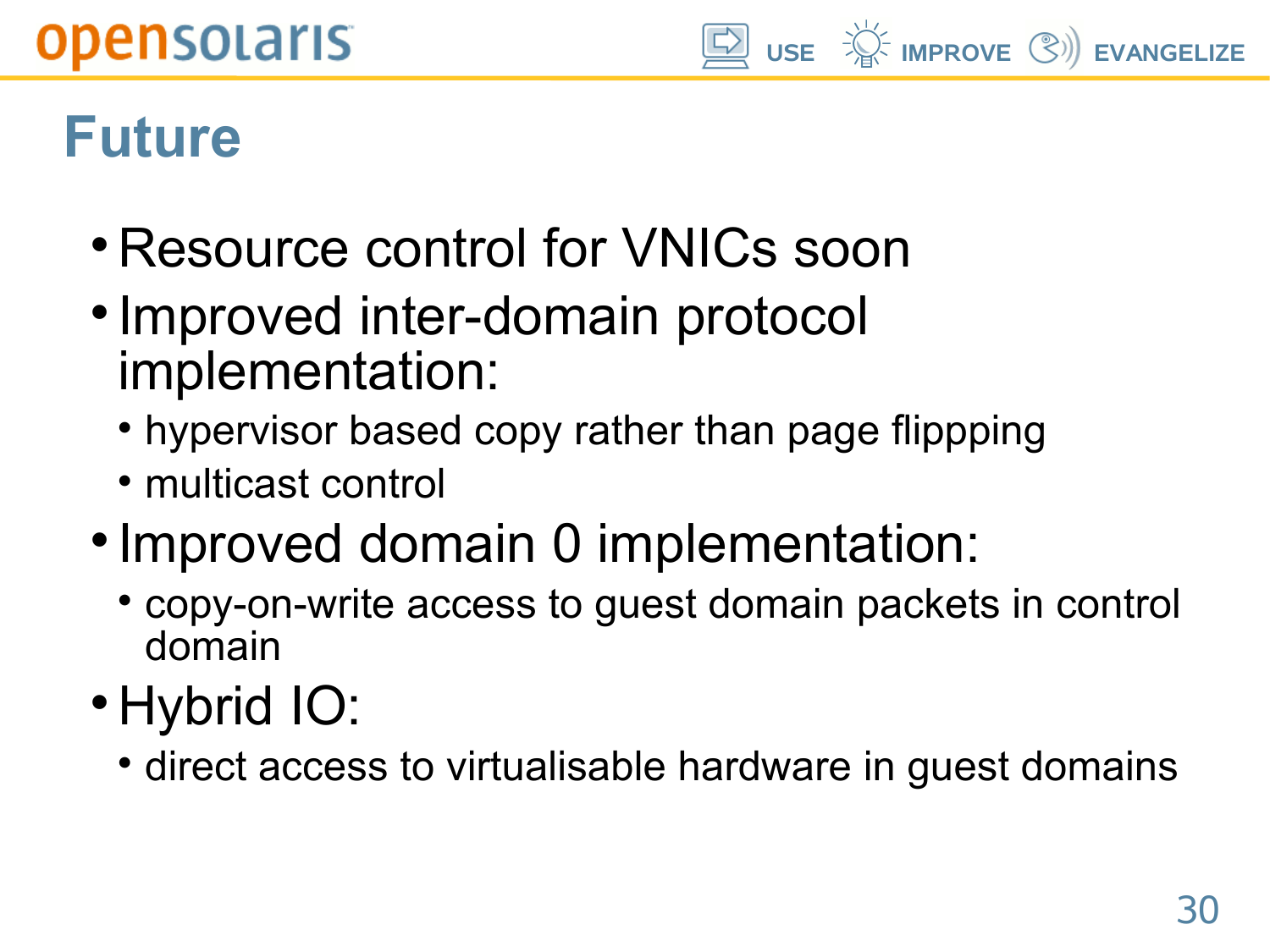



## **Thank you!**

Greg Lavender and David Edmondson Greg.Lavender@sun.com and dme@sun.com

> "open" artwork and icons by chandan: http://blogs.sun.com/chandan